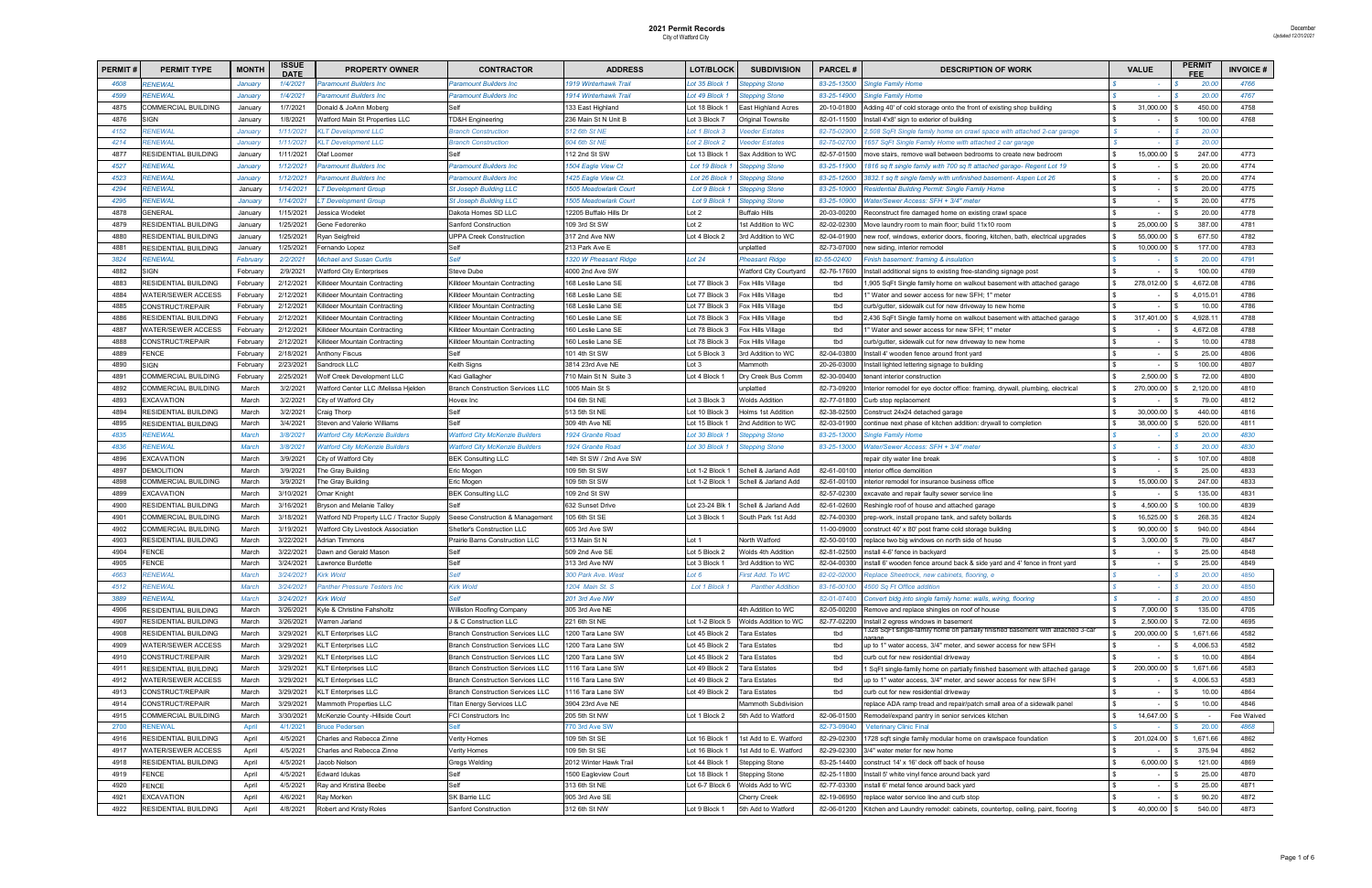| <b>PERMIT#</b> | <b>PERMIT TYPE</b>                         | <b>MONTH</b> | <b>ISSUE</b><br><b>DATE</b> | <b>PROPERTY OWNER</b>                                    | <b>CONTRACTOR</b>                                    | <b>ADDRESS</b>                     | LOT/BLOCK               | <b>SUBDIVISION</b>              | <b>PARCEL#</b>     | <b>DESCRIPTION OF WORK</b>                                                                                                                 | <b>VALUE</b>             | <b>PERMIT</b>     | <b>INVOICE#</b> |
|----------------|--------------------------------------------|--------------|-----------------------------|----------------------------------------------------------|------------------------------------------------------|------------------------------------|-------------------------|---------------------------------|--------------------|--------------------------------------------------------------------------------------------------------------------------------------------|--------------------------|-------------------|-----------------|
| 4923           | RESIDENTIAL BUILDING                       | April        | 4/8/2021                    | Seth and Samantha Roscoe                                 | Self                                                 | 1201 13th St SW                    |                         |                                 | 11-00-10475        | construct 12' x 12' storage shed                                                                                                           | 4,000.00                 | 93.00             | 4878            |
| 4835           | <b>RENEWAL</b>                             | <b>April</b> | 4/8/2021                    | elly and Janice Kulseth.                                 | D Elite Builders Inc                                 | 621 Sunset Drive                   | ot 27 Block 1           | Schell & Jarland Add to         | 82-61-03000        | oncrete driveway and retaining wall                                                                                                        |                          | 20.00             | 4874            |
| 4924           | FENCE                                      | April        | 4/9/2021                    | <b>Kristine Williams</b>                                 | <b>GTO Services LLC</b>                              | 201 6th St NE                      | Lot 6 Block 5           | Wolds Add to WC                 | 82-77-02700        | Install 4' wooden fence around property                                                                                                    | $\overline{\phantom{a}}$ | 25.00             | 4885            |
| 4925           | <b>FENCE</b>                               | April        | 4/9/2021                    | Joe Trupia                                               |                                                      | 105 Kennedy St                     |                         | <b>WC Courtyard</b>             | 82-76-17514        | Install 6' wooden fence from back of trailer to porch                                                                                      | $\overline{\phantom{a}}$ | 25.00             | 4886            |
| 4926           | CONSTRUCT/REPAIR                           | April        | 4/13/2021                   | <b>KLT Enterprises LLC</b>                               | <b>Branch Construction Services LLC</b>              | 117 7th Ave NE                     | Lot 4 Block 6           | Veeder Estates                  |                    | Construct and Install driveway approach and sidewalk                                                                                       | $\overline{\phantom{a}}$ | 10.00             | 4890            |
| 4927           | CONSTRUCT/REPAIR                           | April        | 4/13/2021                   | <b>KLT Enterprises LLC</b>                               | <b>Branch Construction Services LLC</b>              | 128 Tara Ln SW                     | Lot 47 Block 2          | <b>Tara Estates</b>             |                    | Construct and Install driveway approach and sidewalk                                                                                       | $\sim$                   | 10.00             | 4891            |
| 4928           | CONSTRUCT/REPAIR                           | April        | 4/13/2021                   | <b>KLT Enterprises LLC</b>                               | <b>Branch Construction Services LLC</b>              | 1136 Tara Ln SW                    | Lot 46 Block 2          | <b>Tara Estates</b>             |                    | Construct and Install driveway approach and sidewalk                                                                                       | $\sim$                   | 10.00             | 4892            |
| 4929           | CONSTRUCT/REPAIR                           | April        | 4/13/2021                   | <b>KLT Enterprises LLC</b>                               | <b>Branch Construction Services LLC</b>              | 1208 Tara Ln SW                    | Lot 44 Block 2          | Tara Estates                    |                    | Construct and Install driveway approach and sidewalk                                                                                       | $\sim$                   | 10.00             | 4893            |
| 4930           | COMMERCIAL BUILDING                        | April        | 4/16/2021                   | Narren Hovland                                           | <b>Knife River</b>                                   | 401 14th ST. SW                    | NA                      | <b>NA</b>                       |                    | 92'x22' Concrete pad                                                                                                                       | 14,000.00                | 233.00            | 4883            |
| 4931           | <b>SIGN</b>                                | April        | 4/16/2021                   | Varren Hovland                                           | <b>Knife River</b>                                   | 401 14th ST. SW                    | NA                      | <b>NA</b>                       |                    | 4'x8' metal sign                                                                                                                           |                          | 100.00            | 4883            |
| 4932           | EXCAVATION                                 | April        | 4/20/2021                   | City of Watford City                                     | <b>BEK Consulting LLC</b>                            | 37th St NE x 6th Ave NE            | <b>NA</b>               | Hunters Run                     | NA                 | remove payment, excavate to expose and raise valve boxes                                                                                   | $\overline{\phantom{a}}$ | 93.00             | 4897            |
| 4933           | <b>FENCE</b>                               | April        | 4/21/2021                   | Jerry Samuelson                                          |                                                      | 501 2nd Ave SE                     | Lot 7 Block 2           | Wolds 4th Addition              | 82-21-02900        | install 6' wooden fence                                                                                                                    | $\overline{\phantom{a}}$ | 25.00             | 4933            |
| 4934           | GENERAL                                    | April        | 4/27/2021                   | T Trust                                                  | GTO Services LLC                                     | 16 4th St SE                       | Lot 7                   | East Watford                    | 82-28-02900        | Replace missing siding due to wind damage                                                                                                  | $\sim$                   | 20.00             | 4908            |
| 4935           | COMMERCIAL BUILDING                        | April        | 4/27/2021                   | <b>National Retail Properties LP</b>                     | oung Guns Roofing & Construction                     | 400 Main St N                      | $ots 5-6$               | Aarhus Addition                 | 8-21-02000         | replace shingles on roof: tear off, underlayment, ice & water                                                                              | 15,000.00                | 247.00            | 4910            |
| 4936           | <b>ENCE</b>                                | April        | 4/29/2021                   | James Baxter                                             |                                                      | 2610 Terrace View Dr               | Lot 12                  | Buffalo Hills 1st Add           | 20-04-01200        | Install 6' wooden fence on side of house                                                                                                   | $\sim$                   | 25.00             | 4911            |
| 4937           | RESIDENTIAL BUILDING                       | April        | 4/30/2021                   | <b>Branch Homes LLC</b>                                  | <b>Branch Construction Services LLC</b>              | 505 5th St NE                      | Lot 8 Block 3           | <b>Holms 1st Addition</b>       | 82-38-02300        | remove and replace siding and extend roof over porch                                                                                       | 25,001.00                | 390.00            | 4912            |
| 4938           | COMMERCIAL BUILDING                        | May          | 5/3/2021                    | SUSO 3 Watford LP/ Meg-A-Latte                           | Get-R-Done Handyman Services                         | 109 6th Ave SE                     | Lot 1 Block 1           | South Park 1st Add              | 82-74-00100        | Exterior & interior tenant remodel                                                                                                         | 10,000.00                | 177.00            | 4905            |
| 4939           | <b>SIGN</b>                                | May          | 5/3/2021                    | SUSO 3 Watford LP / Meg-A-Latte                          | Get-R-Done Handyman Services                         | 109 6th Ave SE                     | Lot 1 Block 1           | South Park 1st Add              | 82-74-00100        | Exterior signage                                                                                                                           | $\sim$                   | 100.00            | 4905            |
| 4940           | <b>GENERAL</b>                             | May          | 5/3/2021                    | Highway 23 Properties LLC                                | owes Inc dba Lowes Garden Cente                      | 418 Hunters Run St                 | Lot 155                 | Hunters Run                     | 82-42-15555        | 20' x 60' seasonal greenhouse                                                                                                              | $\sim$                   | 79.00             | 4884            |
| 4941           | <b>FENCE</b>                               | May          | 5/3/2021                    | Patrick Walker                                           |                                                      | 2233 26F St NW                     | Lot 22                  | <b>Buffalo Hills</b>            | 20-02-02200        | Install 4'-6' wooden fencing around north/west/south sides of property                                                                     | $\overline{\phantom{a}}$ | 25.00             | 4904            |
| 4942           | CONSTRUCT/REPAIR                           | May          | 5/4/2021                    | <b>Ascend Building LLC</b>                               | Ascend Building LLC                                  | 1912 Granite Dr                    | ot 34 Block             | <b>Stepping Stone</b>           | 83-25-13400        | new residential driveway apron, curb, gutter, sidewalk                                                                                     |                          | 10.00             | 4909            |
| 4943           | RESIDENTIAL BUILDING                       | May          | 5/6//21                     | Matthew Mullin                                           |                                                      | 105 7th St SE                      | Lot 5 Block 1           | <b>Wolds 7th Addition</b>       | 82-84-00500        | new shingles on roof of house and garage                                                                                                   | 10,000.00                | 177.00            | 4919            |
| 4944           | <b>ENCE</b>                                | May          | 5/6/2021                    | <b>Nicole Brew</b>                                       | Self                                                 | 309 6th St NE                      | Lot 7-8 Block (         | Wold Addition to WC             | 82-77-03350        | install 5' wood and chainlink fence in front yard and north side of house                                                                  | $\sim$                   | 25.00             | 4920            |
| 4945           | <b>RESIDENTIAL BUILDING</b>                | May          | 5/7/2021                    | Dennis Keller                                            | Self                                                 | 404 4th St NE                      | Lot 4 Block 1           | Holms 2nd Addition              | 82-39-00400        | replace windows, siding, soffit/facia, and exterior doors                                                                                  | 8,307.00                 | 153.30            | 4921            |
| 4946           | RESIDENTIAL BUILDING                       | May          | 5/10/2021                   | esse Wellen                                              | 2020 Industries LLC                                  | 616 Sunset Drive                   | Lot 18-19 BI            | Schell & Jarland Add            | 82-61-02200        | Construct 26'x38' detached garage                                                                                                          | 35,000.00                | 490.00            | 4898            |
| 4947           | CONSTRUCT/REPAIR                           | May          | 5/10/2021                   | esse Wellen                                              | 2020 Industries LLC                                  | 616 Sunset Drive                   | Lot 18-19 Bl $\cdot$    | Schell & Jarland Add            | 82-61-02200        | new driveway apron for residential garage                                                                                                  |                          | 10.00             | 4898            |
| 4948           | RESIDENTIAL BUILDING                       | May          | 5/10/2021                   | <b>KLT Enterprises LLC</b>                               | 3ranch Construction Services LLC                     | 1108 Tara Lane SW                  | Lot 50 Block 2          | Tara Estates                    | tbd                | 1237 SqFt Single family home on finished basement with attached garage                                                                     | 280,000.00               | 2,185.00          | 4915            |
| 4949           | WATER/SEWER ACCESS                         | May          | 5/10/2021                   | <b>KLT Enterprises LLC</b>                               | Branch Construction Services LLC                     | 108 Tara Lane SW                   | Lot 50 Block 2          | Tara Estates                    | tbd                | I" Water service, 1" meter, and sewer service for new SFH                                                                                  | $\overline{\phantom{a}}$ | 3,132.53          | 4915            |
| 4950           | CONSTRUCT/REPAIR                           | May          | 5/10/2021                   | <b>KLT Enterprises LLC</b>                               | <b>Branch Construction Services LLC</b>              | 1108 Tara Lane SW                  | ot 50 Block 2           | Tara Estates                    | tbd                | concrete apron for new residential driveway and sidewalk                                                                                   |                          | 10.00             | 4915            |
| 4951           | RESIDENTIAL BUILDING                       | May          | 5/10/2021                   | Kyle & Samantha Kienholz                                 | Ascend Building LLC                                  | 617 Sunset Dr                      | Lot 27-28 Block         | Schell & Jarland Add            | 82-61-03200        | Finish basement                                                                                                                            | 44,000.00                | 580.00            | 4923            |
| 4952<br>4953   | <b>EXCAVATION</b>                          | May          | 5/10/2021                   | Michael Cox                                              | Hovex Inc<br><b>Iranch Construction Services LLC</b> | 513 2nd St NE<br>1124 Tara Lane SW | Lot 48 Block 2          | Aarhus Addition<br>Tara Estates | 82-10-03200<br>tbd | Replace Curb Stop                                                                                                                          | 200,000.00               | 79.00<br>1,665.00 | 4931<br>4917    |
| 4954           | RESIDENTIAL BUILDING<br>WATER/SEWER ACCESS | May<br>May   | 5/11/2021<br>5/11/2021      | <b>KLT Enterprises LLC</b><br><b>KLT Enterprises LLC</b> | <b>Branch Construction Services LLC</b>              | 124 Tara Lane SW                   | Lot 48 Block 2          | Tara Estates                    | tbd                | 400 SqFt single family home on partially finished basement with attached garage<br>"Water service, 1" meter, and sewer service for new SFH |                          | 3,132.53          | 4917            |
| 4955           | CONSTRUCT/REPAIR                           | May          | 5/11/2021                   | <b>KLT Enterprises LLC</b>                               | <b>Branch Construction Services LLC</b>              | 124 Tara Lane SW                   | Lot 48 Block 2          | Tara Estates                    | tbd                | concrete apron for new residential driveway and sidewalk:                                                                                  | $\overline{\phantom{a}}$ | 10.00             | 4917            |
| 4956           | CONSTRUCT/REPAIR                           | May          | 5/11/2021                   | David Veeder                                             | <b>Branch Construction Services LLC</b>              | 604 6th St NE                      | Lot 2 Block 2           | Veeder Estates                  | 82-75-02700        | concrete apron for new residential driveway and sidewalk                                                                                   | $\overline{\phantom{a}}$ | 10.00             | 4924            |
| 4957           | RESIDENTIAL BUILDING                       | May          | 5/12/2021                   | uan Mingucha                                             |                                                      | 309 4th St NE                      | Lot 15 Block            | 2nd Addition to WC              | 82-03-02200        | pour 33'x30' concrete patio in backyard and extend driveway                                                                                | 3,624.96                 | 87.75             | 4929            |
| 4958           | CONSTRUCT/REPAIR                           | May          | 5/12/2021                   | azquez Contracting LLP /St Josephs                       | T Development                                        | 1505 Meadowlark Court              | Lot 8 Block 1           | <b>Stepping Stone</b>           | 83-25-10900        | Remove existing curb to install apron for new driveway & curb/gutter                                                                       | $\sim$                   | 10.00             | 4932            |
| 4959           | EXCAVATION                                 | May          | 5/13/2021                   | McKenzie County                                          | Hovex Inc                                            | 105 4th Ave NE                     |                         | 2nd Addition to WC              | 82-15-17030        | Replace Curb Stop Riser                                                                                                                    | $\sim$                   | 79.00             | 4939            |
| 4960           | CONSTRUCT/REPAIR                           | May          | 5/14/2021                   | Randy & Misty Gasper                                     | AXIS Concrete /Paramount Builders                    | 1910 Winter Hawk Trail             | Lot 50 Block 2          | Stepping Stone                  | 82-25-15000        | finish 20' of sidewalk & repour 8-10' near lot 49 for transition                                                                           | $\overline{\phantom{a}}$ | 10.00             | 4925            |
| 4961           | CONSTRUCT/REPAIR                           | May          | 5/14/2021                   | John Bowman                                              | AXIS Concrete /Paramount Builders                    | 1906 Winter Hawk Trail             | Lot 51 Block $^{\circ}$ | <b>Stepping Stone</b>           | 83-25-15100        | Finish sidewalk on west end of lot                                                                                                         | $\sim$                   | 10.00             | 4926            |
| 4962           | CONSTRUCT/REPAIR                           | May          | 5/14/2021                   | Jacob Nelson                                             | AXIS Concrete /Paramount Builders                    | 2012 Winter Hawk Trail             | Lot 44 Block 1          | <b>Stepping Stone</b>           | 82-56-14400        | finish 20' of sidewalk                                                                                                                     |                          | 10.00             | 4927            |
| 4963           | EXCAVATION                                 | May          | 5/17/2021                   | Valley View RE LLC                                       | Hovex Inc                                            | 506 Highland St                    |                         |                                 |                    | Replace leaking curb stop                                                                                                                  | $\sim$                   | 93.00             | 4939            |
| 4964           | <b>FENCE</b>                               | May          | 5/20/2021                   | Christopher & Lacey Lee                                  | Self                                                 | 2637 Terrace View Dr               | Lot 56                  | <b>Buffalo Hills</b>            | 20-03-05600        | install 6' wooden fence with 3 gates around property                                                                                       | $\sim$                   | 25.00             | 4930            |
| 4965           | EXCAVATION                                 | May          | 5/20/2021                   | <b>NLR Management</b>                                    | <b>BEK Consulting LLC</b>                            | 202 Fox Hills Parkway North        | Lot 10 Block 4          | Fox Hills Village               | 82-31-06900        | excavate leak at 6" saddle, replace & reconnect line                                                                                       | $\sim$                   |                   | No Fee          |
| 4966           | RESIDENTIAL BUILDING                       | May          | 5/21/2021                   | Lucas Johnsen                                            | Michael Goulet Inc                                   | 1212 11th St SW                    |                         | <b>Terrace Estates</b>          | 11-00-10460        | 26'x28' addition onto existing attached garage                                                                                             | 42,575.00                | 565.75            | 4916            |
| 4967           | SIGN                                       | May          | 5/21/2021                   | <b>Natford Center LLC /Eyes By Design</b>                | <b>Branch Construction Services LLC</b>              | 1005 Main St S                     |                         |                                 | 82-73-09200        | Install LED lit sign above entrance and marquee sign panel to existing monument                                                            | $\overline{\phantom{a}}$ | 100.00            | 4914            |
| 4968           | COMMERCIAL BUILDING                        | May          | 5/21/2021                   | Doug Voll /Verizon Wireless                              | One Way Builders                                     | 1318 30th Ave NW                   |                         |                                 | 11-00-00600        | Install 140' monopole tower with 30'x60' area for equipment and building and general \$                                                    | 158,547.00               | 1,395.55          | 4922            |
| 4772           | RENEWAL                                    | May          | 5/21/2021                   | remier Homes Inc.                                        | remier Homes Inc.                                    | 420 Eagle View Court               | ot 16 Block 1           | <b>Stepping Stone</b>           |                    | 1348 sqft single family home on unflinished basement and 505 sqft garage                                                                   |                          | 20.00             | 4951            |
| 4774           | RENEWAL                                    | May          | 5/21/2021                   | remier Homes Inc.                                        | Premier Homes Inc.                                   | 1423 Meadowlark Court              | Lot 11 Block 1          | <b>Stepping Stone</b>           |                    | 1363 sqft single family home on unflinished basement and 585 sqft garage                                                                   | $\sim$                   | 20.00             | 4951            |
| 4776           | RENEWAL                                    | May          | 5/21/2021                   | remier Homes Inc.                                        | remier Homes Inc.                                    | 2901 Sage Court                    | Lot 5 Block 1           | <b>Rose Meadows</b>             |                    | 1733 sqft Single family home on partially finished basement & 775 sft garage                                                               | $\sim$                   | 20.00             | 4951            |
| 4858           | RENEWAL                                    | May          | 5/21/2021                   | Duane and Kathy Tretter                                  | ۵lf                                                  | 2601 2nd St NE                     | Lot $15$                | Dakota Ridge                    | 82-26-01700        | finish 2 bedrooms, bathroom, family & storage rooms in basement                                                                            | $\sim$                   | 20.00             | 4952            |
| 4808           | RENEWAL                                    | May          | 5/21/2021                   | <b>KLT Enterprises LLC</b>                               | <b>Branch Construction Services</b>                  | 1208 Tara LN SW                    | ot 44 Block 2           | <b>Tara Estates</b>             |                    | 1400 sq ft single family home with 580 partial finished basement attached garage                                                           | ×                        | 20.00             | 4953            |
| 4809           | RENEWAL                                    | May          | 5/21/2021                   | <b>KLT Enterprises LLC</b>                               | <b>Branch Construction Services</b>                  | 1208 Tara LN SW                    | ot 44 Block 2           | <b>Tara Estates</b>             |                    | I" Water Line with 3/4 meter and sewer access                                                                                              | $\sim$                   | 20.00             | 4953            |
| 4810           | RENEWAL                                    | May          | 5/21/2021                   | <b>KLT Enterprises LLC</b>                               | <b>Branch Construction Services</b>                  | 1136 Tara LN SW                    | ot 46 Block 2           | <b>Tara Estates</b>             |                    | 1400 sq ft single family home with 580 partial finished basement attached garage                                                           | $\sim$                   | 20.00             | 4953            |
| 4811           | RENEWAL                                    | May          | 5/21/2021                   | <b>KLT Enterprises LLC</b>                               | <b>Branch Construction Services</b>                  | 136 Tara LN SW                     | Lot 46 Block 2          | <b>Tara Estates</b>             |                    | I" Water Line with 3/4 meter and sewer access                                                                                              | $\sim$                   | 20.00             | 4953            |
| 4812           | RENEWAL                                    | May          | 5/21/2021                   | <b>KLT Enterprises LLC</b>                               | <b>Branch Construction Services</b>                  | 128 Tara LN SW                     | ot 47 Block 2           | <b>Tara Estates</b>             |                    | 1400 sq ft single family home with 580 partial finished basement attached garage                                                           | $\sim$                   | 20.00             | 4953            |
| 4813           | RENEWAL                                    | May          | 5/21/2021                   | <b>KLT Enterprises LLC</b>                               | <b>Branch Construction Services</b>                  | 128 Tara Ln SW                     | ot 47 Block 2           | <b>Tara Estates</b>             |                    | I" Water Line with 3/4 meter and sewer access                                                                                              | $\sim$                   | 20.00             | 4953            |
| 4841           | RENEWAL                                    | May          | 5/21/2021                   | <b>KLT Enterprises LLC</b>                               | ranch Construction Services                          | 117 7th Ave NE                     | ot 4 Block 6            | <b>Veeder Estates</b>           | 82-75-05800        | 1400 Sq Ft w/ 200 sq Ft Finished Basement and 580Sq Ft Garage                                                                              | ×                        | 20.00             | 4953            |
| 4842           | RENEWAL                                    | May          | 5/21/2021                   | <b>KLT Enterprises LLC</b>                               | <b>Branch Construction Services</b>                  | 117 7th Ave. NE                    | ot 4 Block 6            | <b>Veeder Estates</b>           | 82-75-05800        | " water line 3/4" meter with sewer access                                                                                                  | $\sim$                   | 20.00             | 4953            |
| 4978           | <b>FENCE</b>                               | May          | 5/24/2021                   | Jose Adame                                               | Self                                                 | 504 30th Ave NE                    | Lot 1                   | Adame                           | 20-36-00100        | Install 6' chainlink fence around property                                                                                                 | $\overline{\phantom{a}}$ | 25.00             | 4954            |
| 4979           | <b>MOVING</b>                              | May          | 5/24/2021                   | Jose Adame                                               | Self                                                 | 504 30th Ave NE                    | Lot 1                   | Adame                           | 20-36-00100        | Move double-wide mobile home onto property                                                                                                 | $\sim$                   | 150.00            | 4954            |
| 4980           | FENCE                                      | May          | 5/24/2021                   | Nicolas & Joyce Black                                    | <b>Jakota Fence</b>                                  | 201 7th Ave NW                     | Lot 6 Block 1           | 3rd Add to N Watford            | 82-53-00600        | install 6' cedar wood fence around back yard with 3 gates                                                                                  | $\sim$                   | 25.00             | 4955            |
| 4981           | <b>FENCE</b>                               | May          | 5/24/2021                   | <b>Kelsey Gaukel</b>                                     | AP Construction LLC                                  | 1113 9th St SW                     | Lot 4 Block 2           | <b>Tara Estates</b>             |                    | 82-64-02004 install 6' wooden fence around back yard with gate                                                                             | $\sim$                   | 25.00             | 4956            |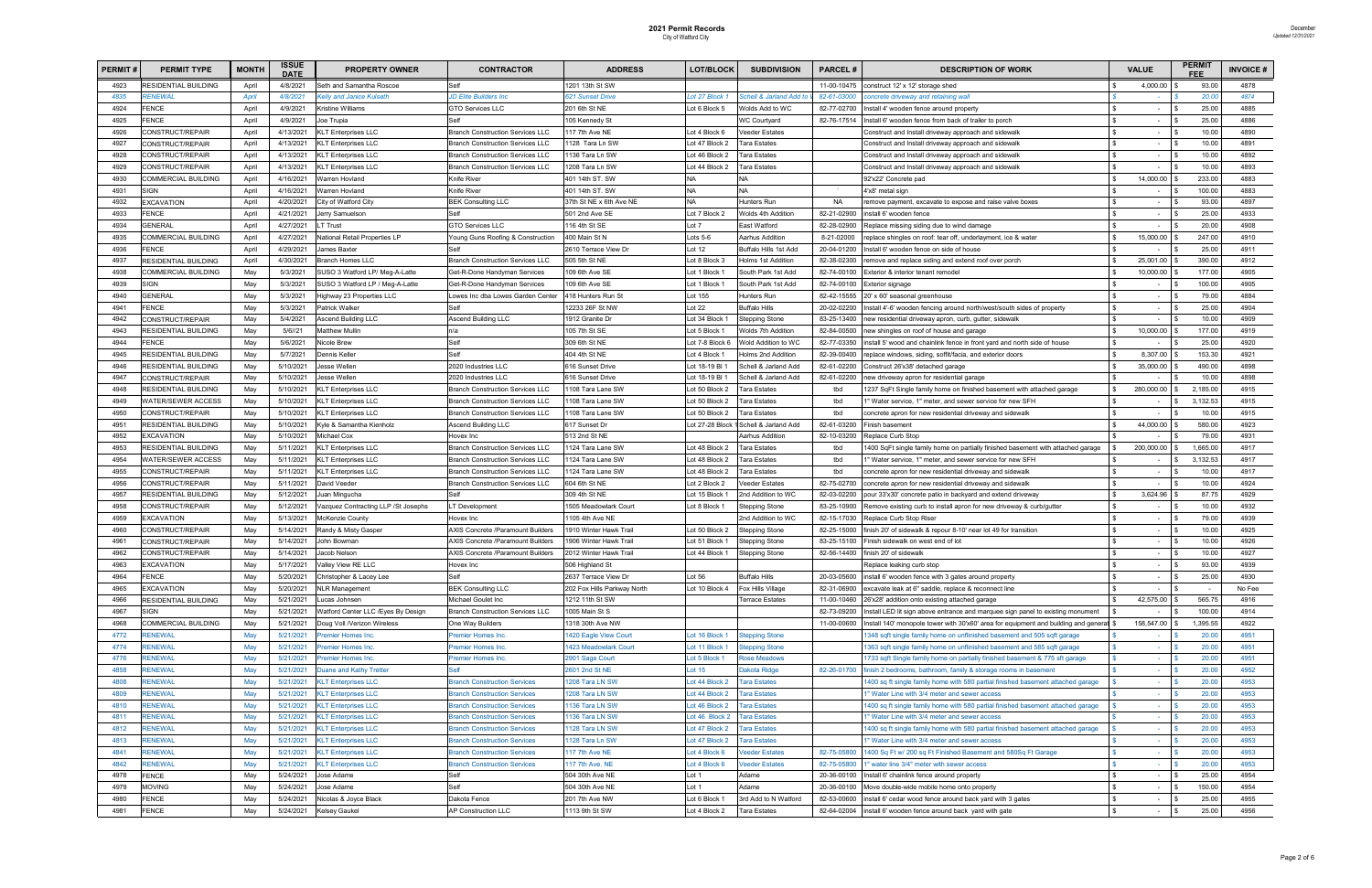| <b>PERMIT</b> | <b>PERMIT TYPE</b>          | <b>MONTH</b> | <b>ISSUE</b><br><b>DATE</b> | <b>PROPERTY OWNER</b>                                          | <b>CONTRACTOR</b>                   | <b>ADDRESS</b>                                                                       | <b>LOT/BLOCK</b>               | <b>SUBDIVISION</b>               | <b>PARCEL#</b> | <b>DESCRIPTION OF WORK</b>                                                                         | <b>VALUE</b>             | PERMIT   | <b>INVOICE#</b> |
|---------------|-----------------------------|--------------|-----------------------------|----------------------------------------------------------------|-------------------------------------|--------------------------------------------------------------------------------------|--------------------------------|----------------------------------|----------------|----------------------------------------------------------------------------------------------------|--------------------------|----------|-----------------|
| 4982          | RESIDENTIAL BUILDING        | May          | 5/24/2021                   | Henry Hill Oil Services LLC                                    | Henry Hill Oil Services LLC         | 313 3rd St NW                                                                        | Lot 3 Block 1                  | 1st Add to Watford               | 82-02-00300    | remodel interior & exterior, egress windows, add bathroom, 500sqft addition                        | 70,000.00                | 790.00   | 4982            |
| 4983          | SIGN                        | May          | 5/25/2021                   | Farmers Union Oil Company of Watford City Indigo Signworks Inc |                                     | 501 6th Ave SE                                                                       | ∟ot 1                          | Cenex Travel Plaza               | 82-18-00100    | nstall illumated lettering on N side and lighted sign above E entrance                             |                          | 100.00   | 4907            |
| 4984          | CONSTRUCT/REPAIR            | May          | 5/25/2021                   | arry Larsen                                                    | Badger Oilfield Construction LLC    | 244 Main St N                                                                        | Lot 1-3 Block 7                | <b>Original Townsite</b>         | 82-01-11000    | remove and replace damaged curb, gutter, and sidewalk along 3rd Ave NE                             | $\sim$                   | 10.00    | 4650            |
| 4985          | <b>COMMERCIAL BUILDING</b>  | May          | 5/25/2021                   | <b>NC 101 Park LLC</b>                                         | <b>Tobacco Depot</b>                | 100 Main St S                                                                        |                                |                                  | 82-73-04000    | nterior tenant improvements: framing new opening through wall for expansion                        | 1,000.00                 | 40.00    | 4928            |
| 4986          | RESIDENTIAL BUILDING        | May          | 5/25/2021                   | Andrea Yanez                                                   | Ray Morken                          | 004 5th Ave SE                                                                       | Lot 17 of Block 3 Cherry Creek |                                  |                | 12'x40' wooden deck at enterance of mobile home                                                    | 4,000.00                 | 93.00    | 4961            |
| 4987          | <b>FENCE</b>                | May          | 5/27/2021                   | Jacob Phelps                                                   |                                     | 325 W Pheasant Ridge St                                                              | Lot 21 Block 1                 | <b>Pheasant Ridge</b>            | 82-55-02100    | nstall 6' wooden fence around back yard with 2 gates                                               | $\sim$                   | 25.00    | 4947            |
| 4988          | EXCAVATION                  | May          | 5/28/2021                   | City of Watford City                                           | <b>BEK Consulting LLC</b>           | 109 Park Ave E                                                                       |                                |                                  |                | emove asphalt, raise valve box to abandon waterline; exavate north-end<br>th end with fire hydrant | $\sim$                   | 177.00   | 4957            |
| 4989          | FENCE                       | May          | 5/28/2021                   | Randy & Misty Gasper                                           | Self                                | 1910 Winter Hawk Trail                                                               | Lot 50 Block                   | <b>Stepping Stone</b>            | 82-25-15000    | install 6' vinyl fence in back yard                                                                | $\sim$                   | 25.00    | 4964            |
| 4990          | <b>RESIDENTIAL BUILDING</b> | May          | 5/28/2021                   | Randy & Misty Gasper                                           | Self                                | 1910 Winter Hawk Trail                                                               | Lot 50 Block 1                 | <b>Stepping Stone</b>            | 82-25-15000    | finish basement: family room, laundry, bathroom, 4th bedroom; 10x14 deck                           | 20,700.00                | 326.80   | 4964            |
| 499'          | <b>MOVING</b>               | May          | 5/28/2021                   | idelmar Arreola Gamino                                         |                                     | 506 30th Ave NE                                                                      | $\cot 2$                       | Adame                            | 20-36-00200    | moved mobile home onto property                                                                    |                          | 150.00   | 4959            |
| 4992          | <b>FENCE</b>                | June         | 6/1/2021                    | <b>Ior Fores Hernandez</b>                                     | encing Construction The Great Wall  | 2013 Granite Road                                                                    | Lot 41 Block 1                 | <b>Stepping Stone</b>            | 83-25-14100    | Install 4' vinyl fence in back yard with gate                                                      | $\overline{\phantom{a}}$ | 25.00    | 4971            |
| 4993          | <b>FENCE</b>                | June         | 6/2/2021                    | <b>Natford City Park District</b>                              | Construction Engineers              | 109 Park Ave E                                                                       |                                |                                  | 82-73-04500    | install temporary 6' chainlink fence around construction site                                      |                          | $\sim$   | No Fee          |
| 4994          | COMMERCIAL BUILDING         | June         | 6/2/2021                    | <b>Natford City Park District</b>                              | Construction Engineers              | 109 Park Ave E                                                                       |                                |                                  | 82-73-04500    | Phase II Veterans Park renovation: concrete plaza, retaining walls, stairs, parking, si  \$        | 1,586,000.00             |          | Waived          |
| 4995          | CONSTRUCT/REPAIR            | June         | 6/2/2021                    | Watford City Park District                                     | Construction Engineers              | 109 Park Ave E                                                                       |                                |                                  | 82-73-04500    | emove section of sidewalk; install ADA ramp                                                        |                          |          | Waived          |
| 4996          | <b>RESIDENTIAL BUILDING</b> | June         | 6/3/2021                    | Jimmy Thompson                                                 | JD Elite Builders Inc               | 1209 10 th St SW                                                                     |                                | Terrace Estates                  | 112-00-02200   | concrete driveway extension                                                                        | 17,000.00                | 275.00   | 4965            |
| 4997          | CONSTRUCT/REPAIR            | June         | 6/3/2021                    | Kirk Wold                                                      |                                     | 201 3rd Ave NW                                                                       | ot 1-2 Block 5                 | Original Townsite                | 82-01-07400    | cut existing curb and sidewalk for new residential driveway apron                                  |                          | 10.00    | 4966            |
| 4998          | <b>RESIDENTIAL BUILDING</b> | June         | 6/3/2021                    | Kirk Wold                                                      | Self                                | 201 3rd Ave NW                                                                       | Lot 1-2, Block 5               | <b>Original Townsite</b>         | 82-01-07400    | 25' x 25' garage addition                                                                          | 13,000.00                | 219.00   | 4966            |
| 4999          | RESIDENTIAL BUILDING        | June         | 6/3/2021                    | <b>Ascend Building LLC</b>                                     | <b>Ascend Building LLC</b>          | 1907 Winter Hawk Trail                                                               | ot 84 Block                    | <b>Stepping Stone</b>            |                | 1403 sqft single family home on basement with attached garage                                      | 340,000.00               | 2,575.00 | 4972            |
| 5000          | <b>WATER/SEWER ACCESS</b>   | June         | 6/3/2021                    | Ascend Building LLC                                            | <b>Ascend Building LLC</b>          | 1907 Winter Hawk Trail                                                               | Lot 84 Block 1                 | <b>Stepping Stone</b>            |                | up to 1" water access, 3/4" meter, and sewer access for new SFH                                    | $\sim$                   | 3,951.53 | 4972            |
| 5001          | CONSTRUCT/REPAIR            | June         | 6/3/2021                    | <b>Ascend Building LLC</b>                                     | <b>Ascend Building LLC</b>          | 1907 Winter Hawk Trail                                                               | Lot 84 Block $^{\circ}$        | <b>Stepping Stone</b>            |                | sidewalk and apron for new residential driveway                                                    | $\overline{\phantom{a}}$ | 10.00    | 4972            |
| 5002          | <b>RESIDENTIAL BUILDING</b> | June         | 6/3/2021                    | <b>Rod Neer</b>                                                |                                     | 13 2nd St NW                                                                         | Lot 3 Block 12                 | <b>Original Townsite</b>         | 82-01-20900    | Reshingle roof of house                                                                            | 3,000.00                 | 79.00    | 4963            |
| 5003          | <b>FENCE</b>                | June         | 6/4/2021                    | <b>Trustin Holcomb</b>                                         | elf                                 | 2008 Winter Hawk Trail                                                               | Lot 45 Block1                  | <b>Stepping Stone</b>            |                | าstall 6' wooden fence around back yard with 2 gates                                               |                          | 25.00    | 4973            |
| 5003          | RESIDENTIAL BUILDING        | June         | 6/4/2021                    | Adam Greenhaw                                                  | Self                                | 1404 10th St SW                                                                      | Lot 6 Block 2                  | Terrace Estates                  | 11-20-01580    | 20'x72' addition onto east side of house on basement                                               | 150,000.00               | 1,340.00 | 4967            |
| 5004          | FENCE                       | June         | 6/7/2021                    | Deron Darvial                                                  | Self                                | 416 4th St NW                                                                        | Lot 24                         | 1st Add to N Watford             | 82-51-03000    | nstall 6' wooden fence along north side property line                                              |                          | 25.00    | 4976            |
| 5005          | <b>FENCE</b>                | June         | 6/10/2021                   | Wesley & Cathy Tucker                                          |                                     | 2206 5th Ave NE                                                                      | ot 18 Block 2                  | Fox Hills Golf Estates           | 83-26-21800    | nstall 5' black aluminum fencing and gates in back yard                                            |                          | 25.00    | 4983            |
| 5006          | COMMERCIAL BUILDING         | June         | 6/11/2021                   | <b>Natford City Municipal Airport Authority</b>                | <b>Aerial Erectors LLC</b>          | 300 12th St NE                                                                       |                                | Airport                          | 82-73-16000    | install 36' radar tower on 13'x13' concrete foundation with 6' chainlink fencing                   | 150,000.00               | 1,340.00 | 4984            |
| 4184          | RENEWAL                     | June         | 6/11/2021                   | laley Deserly-Nolby                                            |                                     | 100 2nd St NE                                                                        |                                |                                  | 82-01-15100    | nterior remodel, add egress window, repair siding, replace doors & windows                         |                          | 25.00    | 4986            |
| 5007          | <b>RESIDENTIAL BUILDING</b> | June         | 6/15/2021                   | Andrew & Amanda Eisenschenk                                    | 2020 Industries LLC                 | 104 5th St SE                                                                        | Lot 16 Block 1                 | Wolds 4th Addition               | 82-81-01700    | basement remodel: install 2 egress windows, remove walls                                           | 14,000.00                | 233.00   | 4982            |
| 5008          | <b>EXCAVATION</b>           | June         | 6/16/2021                   | City of Watford City                                           | <b>Hovex Inc</b>                    | 409 2nd Ave NW                                                                       | ots 6,7 Block 2                | <b>Watford City 3rd Addition</b> | 82-04-02100    | Curb stop replacement                                                                              | 3,500.00                 | 86.00    | 4989            |
| 5009          | DEMOLITION                  | June         | 6/18/2021                   | McKenzie County School District #1                             | JE Dunn Construction                | 908 4th Ave NE                                                                       |                                | 1st Annexation to WC             | 82-13-17000    | demo/remove existing interior windows, studwalls, finishes, kitchenette, bathroom                  | $\overline{\phantom{a}}$ | 25.00    | 4990            |
| 5010          | COMMERCIAL BUILDING         | June         | 6/18/2021                   | McKenzie County School District #1                             | JE Dunn Construction                | 908 4th Ave NE                                                                       |                                | 1st Annexation to WC             | 82-13-17000    | interior remodel for new special education classroom, kitchenette, bathroom                        | 209,000.00               | 1,723.50 | 4990            |
| 5011          | FENCE                       | June         | 6/21/2021                   | Alex Helgeson                                                  | Self                                | 3310 10th Ave NE                                                                     | Lot 30 Block 1                 | Hunters Run                      | 82-42-03000    | install 6' wooden fence and gates around back yard                                                 |                          | 25.00    | 4993            |
| 5012          | RESIDENTIAL BUILDING        | June         | 6/21/2021                   | Fernando Lopez                                                 | Self                                | 213 Park Ave E                                                                       |                                |                                  | 82-73-07000    | new shingles on roof, extend porch, install new windows, doors, walls                              | 4,500.00                 | 100.00   | 4995            |
| 5013          | EXCAVATION                  | June         | 6/22/2021                   | City of Watford City                                           | <b>BEK Consulting LLC</b>           | Poplar St x 4th Ave NE                                                               |                                |                                  |                | repair gate valve box                                                                              | $\overline{\phantom{a}}$ | 93.00    | 4985            |
| 5014          | CONSTRUCT/REPAIR            | June         | 6/64/21                     | City of Watford City                                           | /azquez Contracting                 | 3rd Ave SE Fishing Pond                                                              |                                |                                  | 82-15-12050    | emove and repair 2 sections of of concrete sidewalk approx 8'x5' each                              | $\blacksquare$           | 10.00    | 5001            |
| 5015          | CONSTRUCT/REPAIR            | June         | 6/24/2021                   | City of Watford City                                           | Kuntz Sandblasting & Painting LLC   | Main St N x 2nd Ave NE                                                               |                                |                                  |                | soda blast blue paint from 4 stretches of curb                                                     | $\sim$                   | 10.00    | 5002            |
| 5016          | <b>DEMOLITION</b>           | June         | 6/24/2021                   | American Legion Carl E Rogen #29                               | City of Watford City /Hovex Inc     | 201 Park Ave E                                                                       |                                | unplatted                        | 82-73-10000    | demo old house                                                                                     |                          |          | na              |
| 5017          | DEMOLITION                  | June         | 6/25/2021                   | Rolfson Oil                                                    | Self                                | 202 3rd Ave SW                                                                       |                                | Sax Addition to WC               | 82-57-10500    | emove metal frame building from property and reclaim site with grass for open space \$             | $\sim$                   | 25.00    | 4998            |
| 5018          | <b>EXCAVATION</b>           | June         | 6/25/2021                   | City of Watford City                                           | lovex Inc                           | 908 12th St NE                                                                       |                                |                                  | 20-00-11835    | repair sanitary sewer force main transporting treated water                                        |                          | 107.00   | 4999            |
| 5019          | <b>RESIDENTIAL BUILDING</b> | June         | 6/25/2021                   | <b>KLT Enterprises LLC</b>                                     | <b>Branch Construction Services</b> | 1232 Tara Lane SW                                                                    | Lot 41 Block 2                 | Tara Estates                     | 82-64-02041    | 1237 SqFt Single family home on finished basement with attached garage                             | 280,000.00               | 4,685.00 | 4977            |
| 5020          | <b>WATER/SEWER ACCESS</b>   | June         | 6/25/2021                   | <b>KLT Enterprises LLC</b>                                     | <b>Branch Construction Services</b> | 1232 Tara Lane SW                                                                    | Lot 41 Block 2                 | <b>Tara Estates</b>              | 82-64-02041    | up to 1" water access, 3/4" meter, and sewer access for new SFH                                    |                          | 4,006.53 | 4977            |
| 5021          | CONSTRUCT/REPAIR            | June         | 6/25/2021                   | <b>KLT Enterprises LLC</b>                                     | <b>Branch Construction Services</b> | 1232 Tara Lane SW                                                                    | Lot 41 Block 2                 | Tara Estates                     | 82-64-02041    | sidewalk and apron for new residential driveway                                                    | $\sim$                   | 10.00    | 4977            |
| 5022          | CONSTRUCT/REPAIR            | June         | 6/28/2021                   | Andrew & Amanda Eisenschenk                                    | 2020 Industries LLC                 | 104 5th St SE                                                                        | Lot 16 Block 1                 | Wolds 4th Addition               | 82-81-01700    | widen existing driveway                                                                            | $\sim$                   | 10.00    | 5000            |
| 5023          | EXCAVATION                  | June         | 6/28/2021                   | Anna Taylor                                                    | ranz Construction Inc               | 413 3rd Ave NE                                                                       | Lot 12                         | 1st Addition to E Watfor         | 82-29-00700    | repair damaged sewer service line within City ROW                                                  | $\sim$                   | 93.00    | 5010            |
| 5025          | <b>COMMERCIAL BUILDING</b>  | June         | 6/28/2021                   | <b>W&amp;H Properties LLC</b>                                  |                                     | 2000 2nd Ave SW                                                                      | Lot 8 Block 1                  | <b>Courtyard Addition</b>        | 82-76-17800    | 20'x37' concrete slab with 3' walls for containment area for existing fuel tank                    | 2,500.00                 | 72.00    | 5009            |
| 5026          | <b>EXCAVATION</b>           | June         | 6/29/2021                   | City of Watford City                                           | <b>BEK Consulting LLC</b>           | 6th Ave NE x 12th St NE / 35th St NE x 10th Ave NE / Hunters Run St NE x 10th Ave NE |                                |                                  |                | aise gate valves                                                                                   | $\sim$                   | 79.00    | 5012            |
| 5027          | CONSTRUCT/REPAIR            | June         | 6/30/2021                   | City of Watford City                                           | Badger Oilfield Construction LLC    | <b>Multi Sites</b>                                                                   |                                |                                  |                | Concrete patch repair around Watford City                                                          | $\sim$                   | 10.00    | 5016            |
| 5028          | FENCE                       | July         | 7/1/2021                    | <b>Brad Hueth</b>                                              | encing Construction The Great Wall  | 504 8th St NW                                                                        | Lot 33 Block 1                 | <b>Watford Badlands Patio</b>    | 82-08-03300    | install 6' wooden fence with double gate around sides and back yard                                | $\sim$                   | 25.00    | 5017            |
| 5029          | RESIDENTIAL BUILDING        | July         | 7/1/2021                    | <b>Adrian Timmons</b>                                          | Prairie Barns Construction LLC      | 513 Main St N                                                                        | Lot 1                          | North Watford                    | 82-50-00100    | replace 3 windows on east side, 1 window on south, front door                                      | 4,940.00                 | 106.16   | 4997            |
| 5030          | RESIDENTIAL BUILDING        | July         | 7/2/2021                    | Mark Honstein                                                  | Sanford Construction                | 205 7th Ave NE                                                                       | Lot 6 Block 6                  | Veeder Estates                   | 82-75-06000    | basement egress window and ceiling,                                                                | 15,000.00                | 247.00   | 5018            |
| 5031          | <b>FENCE</b>                | July         | 7/6/2021                    | John & Alyssa Quade                                            | Self                                | 300 5th Ave NE                                                                       | Lot 6 Block 2                  | Holms 1st Addition               | 82-38-00600    | install 4.5' wooden & metal fencing along south and west side of property                          | $\sim$                   | 25.00    | 5020            |
| 5032          | SIGN                        | July         | 7/7/2021                    | All Around Feed & Supply                                       | Self                                | 605 3rd Ave SW                                                                       |                                |                                  |                | nstall 8' x 45' sign on building                                                                   | $\sim$                   | 100.00   | 5022            |
| 5033          | GENERAL                     | July         | 7/8/2021                    | Robert and Josephine Wehrung                                   | Self                                | 112 5th St SE                                                                        | Lot 14 Block                   | Wolds 4th Addition               | 82-81-01500    | replace existing 10'x16' deck with composite decking                                               | $\sim$                   | 20.00    | 5024            |
| 5034          | <b>GENERAL</b>              | July         | 7/9/2021                    | Gary Ramage                                                    | Magic City Foundation Repair        | 304 6th Ave NE                                                                       | Lot 1-2 Block 3                | Holms 3rd Addition               | 82-40-00900    | waterproof sealing basement on inside and outside; install steel beams                             | $\sim$                   | 20.00    | 4958            |
| 5035          | SIGN                        | July         | 7/12/2021                   | McKenzie County Heritage Association                           |                                     | 904 2nd Ave SW                                                                       | Lot 5 Block 1                  | McCauley                         | 82-45-00500    | install 6'x12' pole mounted digital sign near west end of front entrance                           | $\sim$                   | $\sim$   | Waived          |
| 4669          | <b>RENEWAL</b>              | July         | 7/12/2021                   | McKenzie County Heritage Association                           |                                     | 904 2nd Ave SW                                                                       | Lot 5 Block 1                  | McCauley                         | 82-45-00500    | 152' x 64' building for Heritage Museum                                                            | $\sim$                   |          | Waived          |
| 5036          | CONSTRUCT/REPAIR            | July         | 7/13/2021                   | City of Watford City                                           | 4 Fires Enterprises Inc             | 3rd St NE                                                                            |                                |                                  |                | spray foam sewer manhole                                                                           | $\sim$                   | 10.00    | 5011            |
| 5037          | WATER/SEWER ACCESS          | July         | 7/13/2021                   | McKenzie County Heritage Association                           | <b>Titanium Plumbing</b>            | 904 2nd Ave SW                                                                       | Lot 5 Block 1                  | McCauley                         | 82-45-00500    | " water service line, 3/4" water meter, sewer access to new building                               | $\overline{\phantom{a}}$ | $\sim$   | Waived          |
| 5038          | <b>EXCAVATION</b>           | July         | 7/14/2021                   | City of Watford City                                           | <b>BEK Consulting LLC</b>           | 104 6th ST SE                                                                        | Lot 2 Block 2                  | Wolds 5th Addition               | 82-82-01000    | repair water leak                                                                                  | $\sim$                   | 79.00    | 5029            |
| 5039          | RESIDENTIAL BUILDING        | July         | 7/15/2021                   | Jay Bean                                                       | Goodon Industries, Ltd              | 119 E Highland                                                                       | Lot 10 Blk                     | <b>East Highland Acres</b>       | 20-10-01000    | 30x44 detached garage, cement floor, including electric, water/sewer                               | 65,000.00                | 752.50   | 5023            |
| 5040          | CONSTRUCT/REPAIR            | July         | 7/16/2021                   | Cory Johnson                                                   | RTP perations inc                   | 505 N Main St                                                                        | Lot 1                          | North Watford                    |                | Demo and replace driveway approach                                                                 | $\sim$                   | 10.00    | 5032            |
| 5041          | <b>EXCAVATION</b>           | July         | 7/20/2021                   | City of Watford City                                           | Knife River                         | <b>Multi Sites</b>                                                                   |                                |                                  |                | Asphalt patch repair around Watford City.                                                          | 24,564.40                | 315.90   | 5036            |
| 5042          | <b>FENCE</b>                | <b>JULY</b>  | 7/20/2021                   | <b>COF PROPERTIES</b>                                          | PAG SERVIES LLC                     | 3501 10TH AVE NE                                                                     |                                | <b>HUNTERS RUN</b>               |                | 6' WOODEN FENCE                                                                                    | $\sim$                   | 25.00    | 5037            |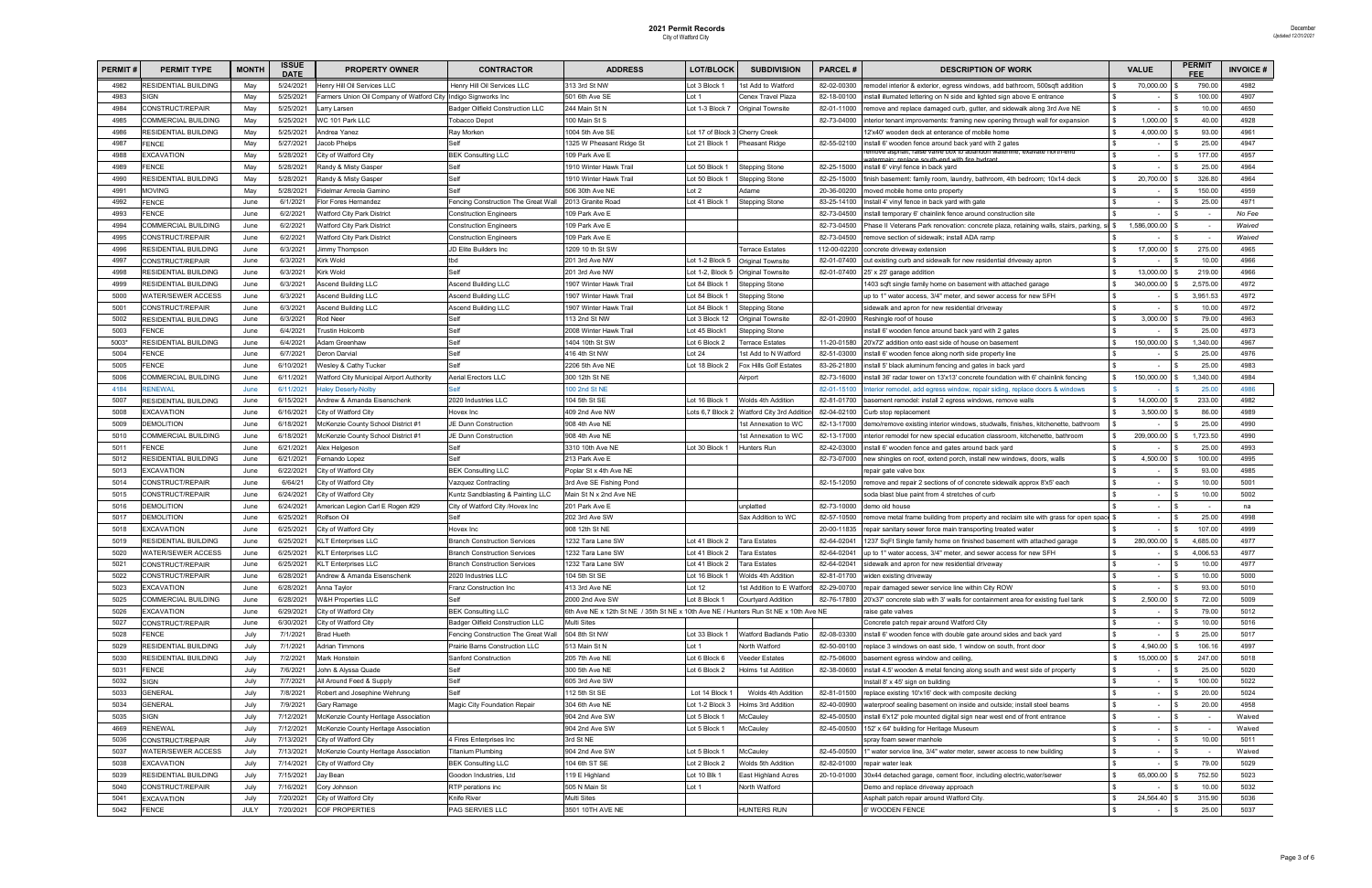| <b>PERMIT#</b> | <b>PERMIT TYPE</b>          | <b>MONTH</b> | <b>ISSUE</b><br><b>DATE</b> | <b>PROPERTY OWNER</b>                 | <b>CONTRACTOR</b>               | <b>ADDRESS</b>               | <b>LOT/BLOCK</b> | <b>SUBDIVISION</b>              | <b>PARCEL#</b> | <b>DESCRIPTION OF WORK</b>                                                           | <b>VALUE</b>             | <b>PERMIT</b> |               | <b>INVOICE#</b> |
|----------------|-----------------------------|--------------|-----------------------------|---------------------------------------|---------------------------------|------------------------------|------------------|---------------------------------|----------------|--------------------------------------------------------------------------------------|--------------------------|---------------|---------------|-----------------|
| 5043           | <b>FENCE</b>                | JULY         | 7/22/2021                   | <b>COF PROPERTIES</b>                 | PAG SERVIES LLC                 | 3502 10TH AVE NE             |                  | <b>HUNTERS RUN</b>              |                | <b>3' WOODEN FENCE</b>                                                               |                          |               | 25.00         | 5037            |
| 5044           | <b>FENCE</b>                | JULY         | 7/22/2021                   | COF PROPERTIES                        | PAG SERVIES LLC                 | 3505 10TH AVE NE             |                  | <b>HUNTERS RUN</b>              |                | <b>S' WOODEN FENCE</b>                                                               |                          |               | 25.00         | 5037            |
| 5045           | FENCE                       | JULY         | 7/22/2021                   | COF PROPERTIES                        | PAG SERVIES LLC                 | 3506 10TH AVE NE             |                  | <b>HUNTERS RUN</b>              |                | <b>3' WOODEN FENCE</b>                                                               | $\overline{\phantom{a}}$ |               | 25.00         | 5037            |
| 5046           | <b>FENCE</b>                | JULY         | 7/22/2021                   | COF PROPERTIES                        | PAG SERVIES LLC                 | 3509 10TH AVE NE             |                  | <b>HUNTERS RUN</b>              |                | <b>S' WOODEN FENCE</b>                                                               | $\overline{\phantom{a}}$ |               | 25.00         | 5037            |
| 5047           | <b>FENCE</b>                | JULY         | 7/22/2021                   | COF PROPERTIES                        | PAG SERVIES LLC                 | 3510 10TH AVE NE             |                  | <b>HUNTERS RUN</b>              |                | )' WOODEN FENCE                                                                      | $\overline{\phantom{a}}$ |               | 25.00         | 5037            |
| 5048           | FENCE                       | JULY         | 7/22/2021                   | COF PROPERTIES                        | PAG SERVIES LLC                 | 3513 10TH AVE NE             |                  | <b>HUNTERS RUN</b>              |                | <b>S' WOODEN FENCE</b>                                                               |                          |               | 25.00         | 5037            |
| 5049           | FENCE                       | JULY         | 7/22/2021                   | <b>COF PROPERTIES</b>                 | PAG SERVIES LLC                 | 3514 10TH AVE NE             |                  | <b>HUNTERS RUN</b>              |                | <b>3' WOODEN FENCE</b>                                                               | $\sim$                   |               | 25.00         | 5037            |
| 5050           | FENCE                       | JULY         | 7/22/2021                   | COF PROPERTIES                        | PAG SERVIES LLC                 | 3517 10TH AVE NE             |                  | <b>HUNTERS RUN</b>              |                | <b>3' WOODEN FENCE</b>                                                               | $\overline{\phantom{a}}$ |               | 25.00         | 5037            |
| 5051           | FENCE                       | JULY         | 7/22/2021                   | COF PROPERTIES                        | PAG SERVIES LLC                 | 3518 10TH AVE NE             |                  | <b>HUNTERS RUN</b>              |                | 6' WOODEN FENCE                                                                      | $\sim$                   |               | 25.00         | 5037            |
| 5052           | <b>FENCE</b>                | JULY         | 7/22/2021                   | COF PROPERTIES                        | PAG SERVIES LLC                 | 3521 10TH AVE NE             |                  | <b>HUNTERS RUN</b>              |                | <b>3' WOODEN FENCE</b>                                                               |                          |               | 25.00         | 5037            |
| 5053           | FENCE                       | JULY         | 7/22/2021                   | COF PROPERTIES                        | PAG SERVIES LLC                 | 3610 10TH AVE NE             |                  | <b>HUNTERS RUN</b>              |                | <b>3' WOODEN FENCE</b>                                                               | $\sim$                   |               | 25.00         | 5037            |
| 5054           | FENCE                       | JULY         | 7/22/2021                   | COF PROPERTIES                        | PAG SERVIES LLC                 | 3602 10TH AVE NE             |                  | <b>HUNTERS RUN</b>              |                | 6' WOODEN FENCE                                                                      | $\overline{\phantom{a}}$ |               | 25.00         | 5037            |
| 5055           | <b>FENCE</b>                | JULY         | 7/22/2021                   | COF PROPERTIES                        | PAG SERVIES LLC                 | 3605 10TH AVE NE             |                  | <b>HUNTERS RUN</b>              |                | )' WOODEN FENCE                                                                      | $\sim$                   |               | 25.00         | 5037            |
| 5056           | <b>FENCE</b>                | JULY         | 7/22/2021                   | COF PROPERTIES                        | PAG SERVIES LLC                 | 3609 10TH AVE NE             |                  | <b>HUNTERS RUN</b>              |                | <b>S' WOODEN FENCE</b>                                                               | $\sim$                   |               | 25.00         | 5037            |
| 5057           | <b>FENCE</b>                | JULY         | 7/22/2021                   | COF PROPERTIES                        | PAG SERVIES LLC                 | 3613 10TH AVE NE             |                  | <b>HUNTERS RUN</b>              |                | <b>S' WOODEN FENCE</b>                                                               | $\sim$                   |               | 25.00         | 5037            |
| 5058           | <b>FENCE</b>                | JULY         | 7/22/2021                   | COF PROPERTIES                        | PAG SERVIES LLC                 | 3617 10TH AVE NE             |                  | <b>HUNTERS RUN</b>              |                | 6' WOODEN FENCE                                                                      |                          |               | 25.00         | 5037            |
| 5059           | <b>FENCE</b>                | JULY         | 7/22/2021                   | COF PROPERTIES                        | PAG SERVIES LLC                 | 3621 10TH AVE NE             |                  | <b>HUNTERS RUN</b>              |                | <b>S' WOODEN FENCE</b>                                                               |                          |               | 25.00         | 5037            |
| 5060           | <b>JTILITY</b>              | <b>AUG</b>   | 8/2/2021                    | STREAMLINE COMPANIES                  | STREAMLINE COMPANIES            | 4th Ave NE                   |                  |                                 |                | <b>NSTALL TEMPORARY LAY FLAT LINE</b>                                                |                          |               |               |                 |
| 470            | <b>ENEWAI</b>               | June         | 6/17/2020                   | omestead At Watford City LLC          | adger Oilfield Construction Ild | 11th Ave NW                  | ot 5 Block 1     | <b>Homestead at WC</b>          |                | ingle Family home with attached 3 car garage                                         |                          |               | 20.00<br>5045 |                 |
| 5061           | UTILITY                     | AUG          | 8/2/2021                    | STREAMLINE COMPANIES                  | STREAMLINE COMPANIES            | 11th Ave SE                  |                  |                                 |                | NSTALL TEMPORARY LAY FLAT LINE                                                       | $\overline{\phantom{a}}$ |               |               |                 |
|                | <b>ENCE</b>                 | AUG          | 8/4/2021                    |                                       |                                 | 204 5th ST NE                | lot 32 and 33    |                                 |                |                                                                                      | $\overline{\phantom{a}}$ |               | 25.00         | 5049            |
| 5062           |                             |              |                             | Marvin Becker<br>American Bank Center |                                 |                              |                  |                                 |                | 3ft privacy fence                                                                    |                          |               |               |                 |
| 5063           | SIGN                        | AUG          | 8/4/2021                    |                                       | <b>DRS Enterprises LLC</b>      | 137 Main St North            | 4-Mar            | <b>Original Townsite</b>        |                | Remove and replace exisiting building and directional signage with new branding      | $\overline{\phantom{a}}$ |               | 100.00        | 5033            |
| 5064           | RESIDENTIAL BUILDING        | AUG          | 8/4/2021                    | Scott Mctaggert                       | <b>Fogle Consulting LLC</b>     | 3314/3402 10th Ave NE        | lot32            | <b>HUNTERS RUN</b>              | 82-42-03200    | REPLACING THE UPER SECTION OF SHINGLES ON THE BUILDING                               | 8,625.00                 |               | 157.25        | 5047            |
| 5065           | <b>NATER/SEWER ACCESS</b>   | <b>AUG</b>   | 8/5/2021                    | <b>JOHN &amp; ANNIE TENNANT</b>       | A&A LANDSCAPING                 | <b>WOLF CREEK</b>            |                  | <b>WOLF CREEK</b>               | $\sim$         | 1.5" WATER METER 1>5" WATER SERVICE LINE                                             | $\blacksquare$           |               | 3,677.42      | 5048            |
| 5066           | FENCE                       | <b>AUG</b>   | 8/5/2021                    | <b>JOSHUA MONGOMERY</b>               | <b>SELF</b>                     |                              |                  |                                 |                | <b>S' FENCE</b>                                                                      |                          |               | 25.00         | 5038            |
| 506            | <b>RESIDENTIAL BUILDING</b> | AUG          | 8/6/2021                    | PAMELA CLARK                          | <b>SELF</b>                     | 3105 11TH ST NE              |                  |                                 |                | REPLACING LOWER LEVEL OF SIDING ON HOUSE                                             | 6,500.00                 |               | 128.00        | 5050            |
| 5068           | <b>RESIDENTIAL BUILDING</b> | <b>AUG</b>   | 8/11/2021                   | Blake and Haley Noldby                | Self                            | 100 2nd St NE                | lot 6 block 9    | <b>Original Townsite</b>        | 82-01-15100    | 24'x24' garage                                                                       | 18,000.00                |               | 289.00        | 5051            |
| 5069           | CONSTRUCT/REPAIR            | <b>AUG</b>   | 8/12/2021                   | City of Watford City                  | <b>Badger Oilfield Services</b> | Miscellaneous sites          |                  |                                 |                |                                                                                      | $\overline{\phantom{a}}$ |               | 10.00         | 5054            |
| 5070           | COMMERCIAL BUILDING         | <b>AUG</b>   | 8/12/2021                   | Mcknezie County School District #1    | Tecta America Dakota            | 908 4th Ave NE               |                  |                                 |                | Remove exsisting ballasted epdm roof insatll layer of 1'2 insulation and new 60mil o | 66,588.00                |               | 764.41        |                 |
| 5071           | <b>GENERAL</b>              | <b>AUG</b>   | 8/16/2021                   | w&h Properties LLC                    | Self                            | 2000 2nd Ave SW              | lot 1 block 8    |                                 |                | 14'x16' concrete slab                                                                | 8,000.00                 |               | 20.00         | 5060            |
| 5072           | RESIDENTIAL BUILDING        | <b>AUG</b>   | 8/16/2021                   | <b>CLARENCE M JOST</b>                | <b>AP Construction LLC</b>      | 701 2ND Ave se               |                  |                                 |                | Deck removal nd replacement                                                          | 10,000.00                |               | 177.00        | 5061            |
| 5073           | RESIDENTIAL BUILDING        | <b>AUG</b>   | 8/16/2021                   |                                       | <b>JM Builders</b>              | 121 3rd st NW                |                  |                                 |                | Re Roofing                                                                           | 6,000.00                 |               | 121.00        | 5062            |
| 5074           | RESIDENTIAL BUILDING        | <b>AUG</b>   | 8/19/2021                   | Henry Hill Oil Services LLC           | SAME                            | 316 3RD ST NW                |                  | LOT 11 BLOCK4 Original Townsite | 82-01-07200    | REMODEL EXISTING HOUSE ADD EGRESS WINDOWS                                            | 70,000.00                |               | 790.00        | 5065            |
| 5075           | <b>FENCE</b>                | <b>AUG</b>   | 8/19/2021                   | ROBER CURTIS                          | <b>SELF</b>                     | 601 PARK AVE WEST            |                  |                                 |                | <b>NSTALATION OF FENCE</b>                                                           | $\overline{\phantom{a}}$ |               | 25.00         | 5066            |
| 5076           | GENERAL                     | <b>AUG</b>   | 8/19/2021                   | ROBERT CURTIS                         | <b>SELF</b>                     | 601 PARK AVE WEST            |                  |                                 |                | REPLACE WOODEND DECK BOARDS                                                          | $\overline{\phantom{a}}$ |               | 20.00         | 5066            |
| 5077           | <b>FENCE</b>                | <b>AUG</b>   | 8/19/2021                   | DOUGLAS MORGAN                        | <b>SELF</b>                     | 300 4TH ST NE                |                  |                                 |                | CONSTRUCT FENCE                                                                      | $\sim$                   |               | 25.00         | 5067            |
| 5078           | RESIDENTIAL BUILDING        | <b>AUG</b>   | 8/19/2021                   | <b>SHANE HOMISTON</b>                 | <b>SELF</b>                     | 517 5TH ST NE                |                  | LOT 11 BLOCK 31ST ADD TO W.C.   | 82-38-02600    | SHINGLE ROOF                                                                         | 7,000.00                 |               | 135.00        | 5068            |
| 5079           | RESIDENTIAL BUILDING        | <b>AUG</b>   | 8/23/2021                   | KAREN & CHANCE THILMONY               | <b>LOPERS ALL IN THE FAMILY</b> | 213 7TH ST NE                |                  |                                 |                | METAL ROOFING OVER SHINGLES                                                          | 15,000.00                |               | 247.00        | 5069            |
| 5080           | RESIDENTIAL BUILDING        | <b>AUG</b>   | 8/24/2021                   | yle Ball                              | Self                            | 401 2nd Ave SW               | Lot 2 block 6    | Sax Addition to WC              | 82-57-07000    | installing sink, and toilet in walkin closet                                         | 2,200.00                 |               | 67.80         | 5071            |
| 508            | RESIDENTIAL BUILDING        | <b>AUG</b>   | 8/24/2021                   | arry Larsen.                          | he Woodshop <sup>-</sup>        | 400 5th Ave NE               | Lot 6 block 3    | 1st add to wc                   | 82-38-02000    | replace basement windows and enlargement of three exisisting window opening in he \$ | 7,200.00                 |               | 142.80        | 5072            |
| 5082           | <b>GENERAL</b>              | <b>AUG</b>   | 8/24/2021                   | Shawn & Kari Staal                    | Inn Construction                | 2701 5th Ave. SW             |                  |                                 |                | Replace exsisting Building from previous fire                                        | $\sim$                   |               | 20.00         | 5073            |
| 5083           | COMMERCIAL BUILDING         | <b>AUG</b>   | 8/24/2021                   | TREI WCMST HOLDINGS                   |                                 | 360 Main Suite 2B            |                  |                                 |                | paint entire space, install cabinets in conference room and fire place and shelves   | $10,000.00$ \$           |               | 177.00        | 5074            |
| 5084           | <b>RESIDENTIAL BUILDING</b> | AUG          | 8/24/2021                   | Braden Staal                          | <b>RTP Operations</b>           | 2709 5th Ave SW              |                  |                                 |                | building a 50x35 attached garage                                                     | 65,000.00                |               | 752.50        | 5077            |
| 5085           | RESIDENTIAL BUILDING        | <b>AUG</b>   | 8/24/2021                   | Norine Laferriere                     | AP Construction LLC             | 409 2nd Ave NW               | Lot 6 Block 2    | 3rd Add to N Watford            | 82-04-02100    | New roof on house and shed (sheeting and Shingles)                                   | 2,250.00                 |               | 68.50         | 5093            |
| 5086           | <b>EXCAVATION</b>           | AUG          | 8/24/2021                   | City of Watford City                  | Key Constracting INC            | <b>VARIOUS</b>               |                  |                                 |                | Leaking Valves and Vaults and manhole rehab                                          | 60,000.00                |               |               |                 |
| 5087           | CONSTRUCT/REPAIR            | <b>AUG</b>   | 8/26/2021                   | Paramount Builders Inc                | Paramount Builders Inc          | 2004 Winter Hawk Trail       | lot 46 Block 1   | <b>Stepping Stone</b>           |                | Construct sidewalk and approach                                                      | $\sim$                   |               | 10.00         | 5096            |
| 5088           | CONSTRUCT/REPAIR            | AUG          | 8/26/2021                   | Paramount Builders Inc                | Paramount Builders Inc          |                              | Lot 48 Block 1   | <b>Stepping Stone</b>           |                | Construct sidewalk and approach                                                      | $\sim$                   |               | 10.00         | 5096            |
| 5089           | FENCE                       | AUG          | 8/30/2021                   | Ross Rukke                            | Self                            | 3513 11th Ave NE             |                  | <b>HUNTERS RUN</b>              |                | 3ft wood fence                                                                       | $\overline{\phantom{a}}$ |               | 25.00         |                 |
| 5090           | FENCE                       | AUG          | 8/30/2021                   | Marie Collins                         | <b>AP Construction LLC</b>      | 3214 10th Ave NE             |                  | Hunters Run                     | 82-42-02700    | white vinyl fence                                                                    | $\sim$                   |               | 25.00         |                 |
| 509            | FENCE                       | AUG          | 8/30/2021                   | Marie Collins                         | AP Construction LLC             | 3302 10th Ave NE             |                  | <b>HUNTERS RUN</b>              | 82-42-02800    | white vinyl fence                                                                    | $\sim$                   |               | 25.00         |                 |
| 5092           | <b>RESIDENTIAL BUILDING</b> | SEP          | 9/2/2021                    | <b>ACSEND BUILDING LLC</b>            | ASCEND BUILDING LLC             | 1412 REDTAIL RD              |                  | LOT 37 BLOCK 3 STEPPING STONE   | 83-25-33700    | 1416 SQ FT SFH WITH 519 SQ FT ATTACHED GARAGE                                        | 310,000.00               |               | 4,880.00      | 5102            |
| 5093           | WATER/SEWER ACCESS          | SEP          | 9/3/2021                    | <b>ACSEND BUILDING LLC</b>            | ASCEND BUILDING LLC             | 1412 REDTAIL RD              |                  | LOT 37 BLOCK 3 STEPPING STONE   | 83-25-33700    | I" water line 3/4" meter with sewer access                                           |                          |               | 3,951.53      | 5102            |
| 5094           | RESIDENTIAL BUILDING        | SEP          | 9/4/2021                    | <b>ACSEND BUILDING LLC</b>            | ASCEND BUILDING LLC             | 1404 REDTAIL RD              |                  | LOT 41 BLOCK3 STEPPING STONE    | 83-25-34100    | 1403 SQ FT SINGLE FAMILY HOME WITH 484 SQ FT GARAGE                                  | 310,000.00               |               | 4,880.00      | 5103            |
| 5095           | WATER/SEWER ACCESS          | <b>SEP</b>   | 9/5/2021                    | <b>ACSEND BUILDING LLC</b>            | ACSEND BUILDING LLC             | 1404 REDTAIL RD              |                  | LOT 41 BLOCK3 STEPPING STONE    | 83-25-34100    | I" water line 3/4" meter with sewer access                                           |                          |               | 3,951.53      | 5103            |
| 5096           | RESIDENTIAL BUILDING        | <b>SEP</b>   | 9/6/2021                    | <b>ACSEND BUILDING LLC</b>            | ACSEND BUILDING LLC             | 1409 SLATE DR                |                  | LOT 40 BLOCK 3 STEPPING STONE   | 83-25-34000    | 1733 SQ FT SINGLE FAMILY HOME WITH 775 SQ FT ATTACHED GARAGE                         | 330,000.00               |               | 5,010.00      | 5104            |
| 5097           | <b>WATER/SEWER ACCESS</b>   | SEP          | 9/7/2021                    | <b>ACSEND BUILDING LLC</b>            | ACSEND BUILDING LLC             | 1409 SLATE DR                |                  | LOT 40 BLOCK3 STEPPING STONE    | 83-25-34000    |                                                                                      |                          |               | 4,880.00      | 5104            |
|                |                             |              |                             |                                       |                                 |                              |                  |                                 |                | 1" WATERLINE 3/4 " METER WITH SEWER ACCESS                                           |                          |               |               |                 |
| 5098           | RESIDENTIAL BUILDING        | SEP          | 9/7/2021                    | KARN PEDERSON                         | Sanford Construction            | 509 3rd St NE                |                  |                                 |                | BUID 10X8 PORCH OUT FRONT DOOR                                                       | 5,000.00                 |               | 107.00        | 5105            |
| 5099           | <b>SIGN</b>                 | <b>SEP</b>   | 9/7/2021                    | THE CROSSINGS AT W.C                  | Indigo Signworks Inc            | 104 PROSPECT ST SE SUITE 120 |                  | LOT 9 BLOCK1 THE CROSSINGS      | 82-23-03300    | CONSTRUCT AND PLACE A 7' SIGN FOR EDWARD JONES                                       | $\overline{\phantom{a}}$ |               | 100.00        | 5106            |
| 5100           | <b>FENCE</b>                | <b>SEP</b>   | 9/13/2021                   | Kris Pacheco                          | Dakota Fence                    | 108 3rd ST NW                | Lot 9 Block 12   | Original Townsite               | 82-01-21900    | Install Fence                                                                        | $\overline{\phantom{a}}$ |               | 25.00         | 5110            |
| 5101           | <b>RESIDENTIAL BUILDING</b> | <b>SEP</b>   | 9/13/2021                   | Kris Pacheco                          | <b>UPPA Creek Construction</b>  | 108 3rd ST NW                | Lot 9 Block 12   | Original Townsite               | 82-01-21900    | building 40x16 Deck                                                                  | 18,600.00                |               | 294.40        | 5111            |
| 5102           | FENCE                       | sep          | 9/13/2021                   | Michael Wickenhanser                  | Self/ Sabrina Cowhen            | 405 6th Ave. NW              | Lot 31           | 1st Add to North Watfor         | 82-01-21900    | Build 6' privacy fence                                                               | $\sim$                   |               | 25.00         | 5112            |
| 5103           | SIGN                        | <b>SEP</b>   | 9/13/2221                   | Pheasant ridge                        | Norskbrian Bust AP              | 1000 souh pheasant ridge st  |                  |                                 |                | nstall signage                                                                       | $\overline{\phantom{a}}$ |               | 100.00        | 5113            |
| 5104           | RESIDENTIAL BUILDING        | <b>SEP</b>   | 9/13/2021                   | Scott Byrum                           | The Woodshop                    | 909 35th St. SE              | Lot 76           | <b>HUNTERS RUN</b>              |                | 82-42-07600 Replacment of Shingles                                                   | 11,000.00 \$             |               | 191.00        | 5114            |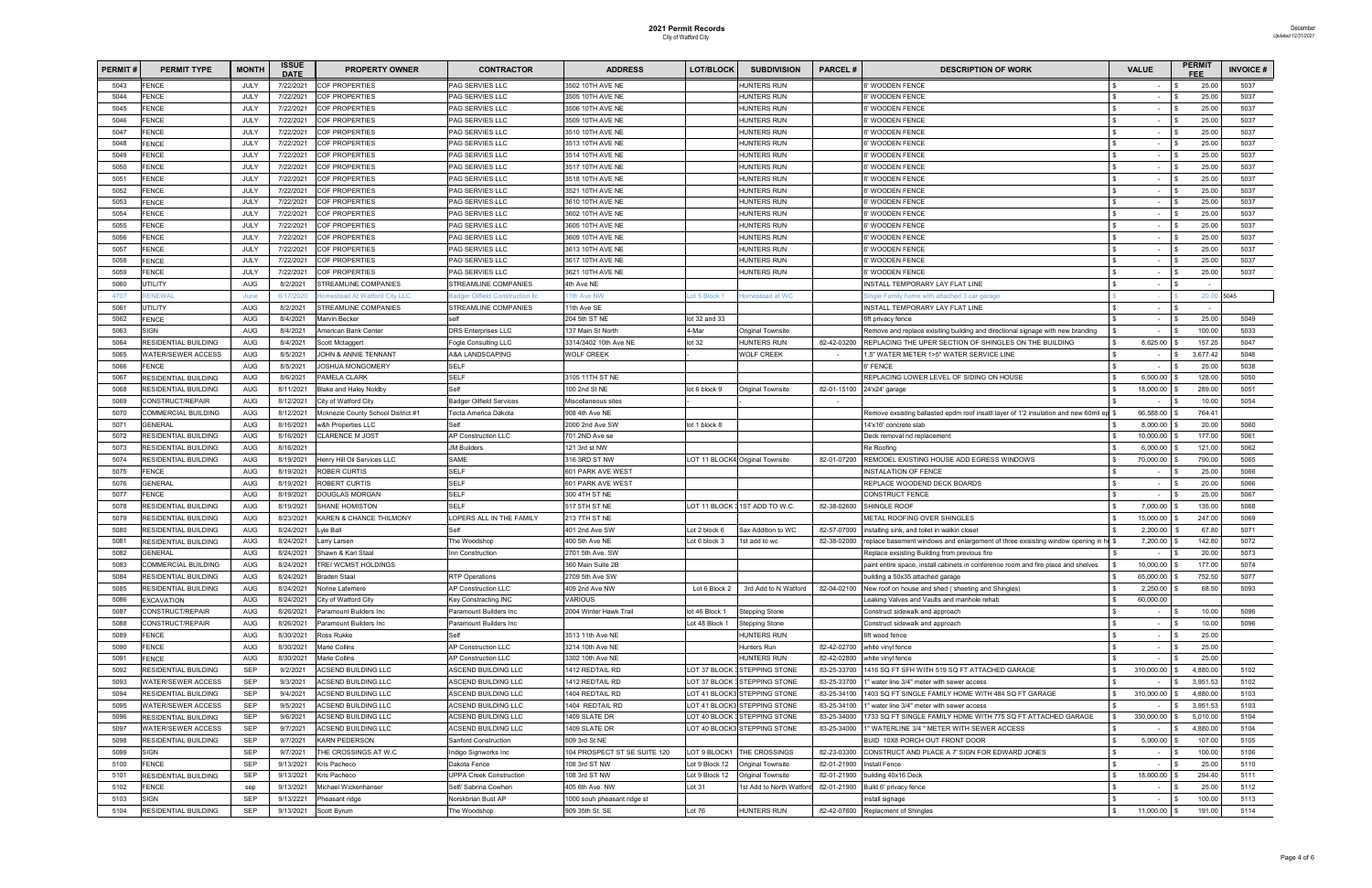| <b>PERMIT#</b> | <b>PERMIT TYPE</b>          | <b>MONTH</b> | ISSUE<br><b>DATE</b> | <b>PROPERTY OWNER</b>                     | <b>CONTRACTOR</b>               | <b>ADDRESS</b>                    | LOT/BLOCK           | <b>SUBDIVISION</b>                                     | <b>PARCEL#</b> | <b>DESCRIPTION OF WORK</b>                                                            | <b>VALUE</b>             | <b>PERMI</b><br>FFF | <b>INVOICE#</b> |
|----------------|-----------------------------|--------------|----------------------|-------------------------------------------|---------------------------------|-----------------------------------|---------------------|--------------------------------------------------------|----------------|---------------------------------------------------------------------------------------|--------------------------|---------------------|-----------------|
| 5105           | <b>COMMERCIAL BUILDING</b>  | Sep          | 9/13/2021            | Conoco Phillips                           | Cahoon Enterprises, LLc         | 105 Prospects SD NE               | Lot 4 Block 2       | THE CROSSINGS                                          | 82-23-02300    | Construct a 40x80 metal building for staroage facliity                                | 300,000.00               | 2,315.00            |                 |
| 5106           | EXCAVATION                  | <b>SEP</b>   | 9/16/2021            | City of Watford City                      | <b>BEK Consulting LLC</b>       | 101 2nd Ave SE                    |                     |                                                        | na             | Repair Curb Stop for Express Laundry                                                  | 4,000.00                 | 93.00               |                 |
| 5107           | <b>EXCAVATION</b>           | Sep          | 9/16/2021            | City of Watford City                      | <b>BEK Consulting LLC</b>       | 1101 2nd Ave SE                   |                     |                                                        | na             | Repair collapsed sewer main and repair service for Watford City Express Landry        | 5,000.00                 | 107.00              |                 |
| 5108           | CONSTRUCT/REPAIR            | <b>SEP</b>   | 9/16/2021            | City of Watford City                      | Carren Olsen                    | 12th ST NE North Bound to 4th Ave | na                  | na                                                     | na             | Groove Epoxy Marking                                                                  | $\sim$                   | 10.00               |                 |
| 5109           | <b>MOVING</b>               | SEp          | 9/16/2021            | <b>Waford City Enterprisees</b>           | Steve Dube                      | 137 Kennedy St                    |                     |                                                        |                | Setting used traler on lot                                                            | $\sim$                   | 150.00              |                 |
| 5110           | RESIDENTIAL BUILDING        | <b>SEP</b>   | 9/16/2021            | Anderson Kay                              | Self                            | 324 Ave. NE                       | Lot 14 Block        | 2nd Addition to WC                                     | 82-03-01700    | Dry Wall Insulate                                                                     | 6,500.00                 | 128.00              |                 |
| 5111           | RESIDENTIAL BUILDING        | SEP          | 9/16/2021            | yle Bruins                                | <b>Estes Construction</b>       | 329 4th ST NW                     | Lot 1 Block 1       | Newmans Addition to V                                  | 82-49-01000    | Enclose Stairwell to Basement Entry of house                                          | 2,000.00                 | 65.00               |                 |
| 5112           | <b>RESIDENTIAL BUILDING</b> | <b>SEP</b>   | 9/16/2021            | ois Clifford                              | Self                            | 200 4th St NE                     | ot 4                | East Watford                                           | 82-28-01500    | 7x12 Deck                                                                             | 1600q                    | 58.00               |                 |
| 5113           | Fence                       | Sep          | 9/16/2021            |                                           | Randal Samuelson                | 401 3rd Ave NW                    | Lot 5 block 1       | 3rd Add to Watford                                     | 82-28-01500    | 6' back yard deck                                                                     |                          | 25.00               |                 |
| 5114           | COMMERCIAL BUILDING         | Sep          | 9/16/2021            | Mckenzie County Heathcare Systems         | <b>Construction Engineers</b>   | 709 4th Ave NE                    |                     |                                                        | 82-34-00100    | Interior remodel on OB floor to change two patient rooms and soiled utility room into | 733,621.00               | 4,899.92            |                 |
| 5115           | <b>COMMERCIAL BUILDING</b>  | Sep          | 9/16/2021            | Circle K                                  |                                 |                                   | lot 1 block 4       | THE CROSSINGS                                          | 82-23-00300    | Construction of 1 story convinient store and gas station                              | 4,177,195.00             | 19,093.78           |                 |
| 5116           | <b>NATER/SEWER ACCESS</b>   | Sep          | 9/16/2021            | Circle K                                  |                                 |                                   | lot 1 block 4       | THE CROSSINGS                                          | 82-23-00300    | Install 4" commercial Water line with a 1.5" meter car wash and commercial access t   |                          | 21,876.38           |                 |
| 5117           | RESIDENTIAL BUILDING        | Sep          | 9/21/2021            | Patricia Thornock                         | Self                            | 312                               | 3rd St. NW          |                                                        |                | Install Two Egress Windows                                                            | 5,000.00                 | 107.00              |                 |
| 5118           | <b>EXCAVATION</b>           | Sep          | 9/23/2021            | McKenzie County School District #1        | <b>Kimball Construction</b>     | NA                                |                     | <b>NA</b>                                              | <b>NA</b>      | excavate exsisiting 2' poly line and replace with 3'                                  |                          |                     | Waived          |
| 5119           | <b>WATER/SEWER ACCESS</b>   | Sep          | 9/23/2021            | McKenzie County School District #1        | Kimball Construction            | NA.                               | NA                  | <b>NA</b>                                              | <b>NA</b>      | 3' water meter                                                                        |                          |                     | Waived          |
| 5120           | COMMERCIAL BUILDING         | Sep          | 9/27/2021            | Mckenzie county Hosptial                  | <b>UPPA Creek Construction</b>  | 301 5th St Ne                     |                     |                                                        |                | METAL ROOFING OVER SHINGLES                                                           | 31,400.00                | 454.00              |                 |
| 5121           | CONSTRUCT/REPAIR            | Sep          | 9/30/2021            | Curtis Samuelson                          | <b>Branch Construction</b>      | 104 6th ST SE                     |                     |                                                        |                | Replacing a Driveway                                                                  |                          | 10.00               |                 |
| 5122           | CONSTRUCT/REPAIR            | Oct          | 10/4/2021            | <b>ACSEND BUILDING LLC</b>                | ACSEND BUILDING LLC             | 1412 REDTAIL RD                   |                     | LOT 37 BLOCK 3 Stepping Stone                          | 83-25-33700    | Construction of Driveway and Sidewalk within City ROW                                 |                          | 10.00               |                 |
| 5123           | CONSTRUCT/REPAIR            | Oct          | 10/4/2021            | ACSEND BUILDING LLC                       | <b>ACSEND BUILDING LLC</b>      | 1409 Slate Dr                     | Lot 40 Block 3      | <b>Stepping Stone</b>                                  | 83-25-34000    | Construction of Driveway and Sidewalk within City ROW                                 | $\sim$                   | 10.00               |                 |
| 5124           | CONSTRUCT/REPAIR            | Oct          | 10/4/2021            | <b>ACSEND BUILDING LLC</b>                | <b>ACSEND BUILDING LLC</b>      | 1404 REDTAIL RD                   | Lot 41 Block 3      | Stepping Stone                                         | 83-25-34100    | Construction of Driveway and Sidewalk within City ROW                                 |                          | 10.00               |                 |
| 5125           | <b>RESIDENTIAL BUILDING</b> | Oct          | 10/5/2021            | <b>JM Builders</b>                        | <b>JM Builders</b>              | 907 13th Ave, SW                  | Lot 2 Block 4       | Tara Estates                                           | 82-64-04020    | Build a Single Family Home with attached garage                                       | 200,000.00               | 4,165.00            |                 |
| 5126           | <b>WATER/SEWER ACCESS</b>   | Oct          | 10/5/2021            | <b>JM Builders</b>                        | <b>JM Builders</b>              | 908 13th Ave. SW                  | Lot 2 Block 4       | Tara Estates                                           | 82-64-04021    | 1" WATERLINE 3/4 " METER WITH SEWER ACCESS                                            | $\overline{\phantom{a}}$ | 4,006.48            |                 |
| 5127           | Fence                       | Oct          | 10/7/2021            | Frank Fish                                | Self                            | 315 9th St SE                     | Lot 31 Block 4      | Cherry Creek Add to WO                                 | 82-19-05500    | Construct 6' fence                                                                    | $\sim$                   | 25.00               |                 |
| 5128           | CONSTRUCT/REPAIR            | Oct          | 10/13/2021           | Paramount Builders Inc                    | Paramount Builders Inc          | 251 Leslie Ln                     | ot 96 Block 3       | <b>FHV</b>                                             | 82-31-30960    | Construct Driveway and Sidewalk in City ROW                                           | $\overline{\phantom{a}}$ | 10.00               | 5145            |
| 5129           | CONSTRUCT/REPAIR            | Oct          | 10/14/2021           | Paramount Builders Inc                    | Paramount Builders Inc          | 283 Leslie Ln                     | Lot 92 Block 3      | <b>FHV</b>                                             | 82-31-30920    | Construct Driveway and Sidewalk in City ROW                                           | $\sim$                   | 10.00               | 5145            |
| 5130           | CONSTRUCT/REPAIR            | Oct          | 10/15/2021           | Paramount Builders Inc                    | Paramount Builders Inc          | 291 Lelsie Ln                     | Lot 91 Block 3      | FHV                                                    | 82-31-30910    | Construct Driveway and Sidewalk in City ROW                                           |                          | 10.00               | 5145            |
| 5131           | CONSTRUCT/REPAIR            | Oct          | 10/16/2021           | Paramount Builders Inc                    | Paramount Builders Inc          | 233 Leslie Ln                     | Lot 99 Block 3      | <b>FHV</b>                                             | 82-31-30990    | Construct Driveway and Sidewalk in City ROW                                           | $\sim$                   | 10.00               | 5145            |
| 5132           | <b>RESIDENTIAL BUILDING</b> | Oct          | 10/17/2021           | David Alverz                              | <b>FCI Constructors Inc</b>     | 608 Park Ave East                 |                     |                                                        |                | Building an 8x18 Play House                                                           | $\overline{\phantom{a}}$ |                     | Waived          |
| 5133           | RESIDENTIAL BUILDING        | Oct          | 10/18/2021           | Matt Beard                                | Self                            | 204 6th ST NE                     |                     |                                                        |                | 9x42 concreate slab                                                                   | 2,500.00                 | 72.00               | 5158            |
| 5134           | FENCE                       | Oct          | 10/15/2021           | Paul and Teresa Aamodt                    | Sefl                            | 1200 Tara Lane SW                 |                     |                                                        |                | 6' Fence                                                                              |                          | 25.00               | 5159            |
| 5135           | EXCAVATION                  | Oct          | 10/18/2021           | City of Watford City                      | <b>BEK Consulting LLC</b>       | <b>VARIOUS</b>                    |                     |                                                        |                | Repair on City Infrastructure                                                         | 20,000.00                | 317.00              | 5161            |
| 5136           | <b>COMMERCIAL BUILDING</b>  | Oct          | 10/18/2021           | <b>MDS Fitness</b>                        | <b>B&amp;B Builders Inc</b>     | TBD                               |                     |                                                        |                | Construction of 6700 sq ft Health Club Building                                       | 2,450,000.00             | 12,165.00           | 5166            |
| 5137           | <b>COMMERCIAL BUILDING</b>  | Oct          | 10/20/2021           | Farmers Union Oil Company of Watford City | <b>TBD</b>                      | 505 6th St SE                     |                     | Cenex Travel Plaza Sub                                 |                | remove exsisting vestebule and kitchen into drive thru with concrete median           | 40,000.00                | 540.00              | 5165            |
| 5138           | <b>GENERAL</b>              | Oct          | 10/21/2021           | Dayamis (Javier) Alvarez                  | Tony's Construction & More      | 318 27th Ave NE                   |                     | Dakota Ridge                                           |                | Insurance claim for replacing the roof                                                |                          | 20.00               | 5167            |
| 5139           | COMMERCIAL BUILDING         | Oct          | 10/29/2021           | Gerorge Jayden                            | Northland Sheds Inc             | 405 6th St. NE                    |                     |                                                        |                | Portable Storage Shed                                                                 | 12,612.00                | 81.87               | 5169            |
| 5140           | MOVING                      | Oct          | 10/29/2021           | Erica Rubalcava                           | Owner                           | 1001 5th Ave SE                   |                     | Lot 15 Of Block 4 Cherry Creek 2nd Additio 82-20-41500 |                | Moving 2013 mobile home                                                               | $\sim$                   | 150.00              |                 |
| 5141           | GENERAL                     | Nov          | 11/8/2021            | Logan Suter                               | Aspen Contracting               | 310 27th Ave NE                   |                     |                                                        |                | Insurance claim for replacing the siding                                              | $\sim$                   | 20.00               | 5178            |
| 5142           | GENERAL                     | Nov          | 11/8/2021            | <b>Monique Wisness</b>                    | Aspen Contracting               | 401 27th NE                       |                     |                                                        |                | Insurance claim for replacing the siding                                              | $\sim$                   | 20.00               | 5180            |
| 5143           | MOVING                      | Nov          | 11/8/2021            | Steve Dube                                | Steve Dube                      | 109 Lincoln St                    |                     |                                                        |                | moving 2012 mobile home in                                                            | $\sim$                   | 150.00              | 5181            |
| 5144           | <b>RESIDENTIAL BUILDING</b> | <b>NOv</b>   | 11/9/2021            | Stenehsjem Development LLP                | Kill Deer Mountain Construction | 509 Long Drive                    | lot 16 block 5      | Rolling Hills Sub                                      | 82-19-06800    | Construciton of Single Family Home 2436 sq ft with 3 stall garage                     | 450,000.00               | 6,609.00            | 5183            |
| 5145           | <b>WATER/SEWER ACCESS</b>   | <b>NOV</b>   | 11/9/2021            | Stenehsjem Development LLP                | Kill Deer Mountain COnstruction | 509 Long Drive                    |                     | Lot 16 Block 5 Rolling Hills Sub                       | 82-19-06800    | 1' water line 1' meter with SFH sewer connection                                      | $\overline{\phantom{a}}$ | 3,196.0'            | 5183            |
| 5146           | CONSTRUCT/REPAIR            | NOV          | 11/9/2021            | Stenehsjem Development LLP                | Kill Deer Mountain Construction | 509 Long Drive                    |                     | Lot 16 Block 5 Rolling Hills Sub                       |                | 82-19-06800 typical curb cut for SFH and sidewalk                                     | $\sim$                   | 10.00               | 5183            |
| 5147           | <b>RESIDENTIAL BUILDING</b> | NOv          | 11/9/2021            | Stenehsjem Development LLP                | Kill Deer Mountain Construction | ot 64 (Lot 18 FHV) Leslie Ln      | Lot 64 Block 3 FHV  |                                                        | 82-31-30640    | Construction of 1977 sf SFT with attached garage                                      | 380,000.00               | 5,335.00            | 5184            |
| 5148           | WATER/SEWER ACCESS          | <b>NOV</b>   | 11/9/2021            | Stenehsjem Development LLP                | Kill Deer Mountain COnstruction | Lot 64 (Lot 18 FHV) Leslie LN     | Lot 64 Block 3 FHV  |                                                        | 82-31-30640    | 1' water line 1' meter with SFH sewer connection                                      | $\sim$                   | 3,196.01            | 5184            |
| 5149           | CONSTRUCT/REPAIR            | <b>NOV</b>   | 11/9/2021            | Stenehsjem Development LLP                | Kill Deer Mountain Construction | Lot 64 (Lot 18 FHV) Leslie Ln     | Lot 64 Block 3 FHV  |                                                        | 82-31-30640    | typical curb cut for SFH and sidewalk                                                 |                          | 10.00               | 5184            |
| 5150           | <b>RESIDENTIAL BUILDING</b> | NOv          | 11/9/2021            | Stenehsjem Development LLP                | Kill Deer Mountain Construction | 230 Leslie Ln                     | Lot 69 Block 3 FHV  |                                                        |                | Construction of 1977 sf SFT with attached garage                                      | 380,000.00               | 5,335.00            | 5185            |
| 5151           | <b>WATER/SEWER ACCESS</b>   | <b>NOV</b>   | 11/9/2021            | Stenehsjem Development LLP                | Kill Deer Mountain COnstruction | 230 Leslie Ln                     | Lot 69 Block 3      | FHV                                                    |                | 1' water line 1' meter with SFH sewer connection                                      | $\sim$                   | 3,196.0'            | 5185            |
| 5152           | CONSTRUCT/REPAIR            | <b>NOV</b>   | 11/9/2021            | Stenehsjem Development LLP                | Kill Deer Mountain Construction | 230 Leslie Ln                     | Lot 69 Block 3      | <b>FHV</b>                                             |                | typical curb cut for SFH and sidewalk                                                 | $\sim$                   | 10.00               | 5185            |
| 5153           | CONSTRUCT/REPAIR            | <b>NOV</b>   | 11/9/2021            | Watford Home LLC                          | Woodrock Inc.                   | 911 13th Ave SW                   | Lot 3 Block 1       | <b>Tara Estates</b>                                    |                | Construction of Driveway and Sidewalk within City ROW                                 | $\overline{\phantom{a}}$ | 10.00               |                 |
| 5154           | <b>RESIDENTIAL BUILDING</b> | <b>NOV</b>   | 11/16/2021           | Ascend Building LLC                       | Asend Buliding LLC              | 624 Mulligan Ave West             | Lot 54 Block3       | Rolling Hills Sub                                      |                | Construction of 2288 Sq Ft Single Family Home with attached garage                    | 500,000.00               | 4,434.00            | 5188            |
| 5155           | <b>WATER/SEWER ACCESS</b>   | <b>NOV</b>   | 11/16/2021           | <b>Ascend Building LLC</b>                | Asend Buliding LLC              | 624 Mulligan Ave West             | Lot 54 Block3       | Rolling Hills Sub                                      |                | 1" Water Line with 3/4 meter and sewer access                                         | $\sim$                   | 3,132.53            | 5188            |
| 5156           | CONSTRUCT/REPAIR            | <b>NOV</b>   | 11/16/2021           | <b>Ascend Building LLC</b>                | Asend Buliding LLC              | 624 Mulligan Ave West             | Lot 54 Block3       | Rolling Hills Sub                                      |                | Construction of Driveway and Sidewalk within City ROW                                 | $\sim$                   | 10.00               | 5188            |
| 5157           | CONSTRUCT/REPAIR            | <b>NOV</b>   | 11/17/2021           | City of Watford City                      | Teraflex group LLC              | 12th ST E and 11th Ave. South     |                     | <b>NA</b>                                              | <b>NA</b>      | cut valve boxes out lower riser and replace concrete                                  |                          | 10.00               | 5192            |
| 5158           | <b>RESIDENTIAL BUILDING</b> | <b>NOV</b>   | 11/18/2021           | Stenehsjem Development LLP                | Paramount Builders Inc          | (lot 121) FHV                     | Lot 121 Block 3 FHV |                                                        | 82-31-31210    | 1542 sq ft Unit with attached garage                                                  | 347,000.00               | 4,939.50            | 5193            |
| 5159           | <b>WATER/SEWER ACCESS</b>   | Nov          | 11/18/2021           | Stenehsjem Development LLP                | Paramount Builders Inc          | (lot 121) FHV                     | Lot 121 Block 3 FHV |                                                        | 82-31-31210    | 1" Water Line with 3/4 meter and sewer access                                         | $\sim$                   | 3,132.53            | 5193            |
| 5160           | CONSTRUCT/REPAIR            | <b>NOV</b>   | 11/18/2021           | Stenehsjem Development LLP                | Paramount Builders Inc          | (lot 121) FHV                     | Lot 121 Block 3 FHV |                                                        | 82-31-31210    | Construct Driveway and Sidewalk in City ROW                                           | $\sim$                   | 10.00               | 5193            |
| 5161           | <b>RESIDENTIAL BUILDING</b> | <b>NOV</b>   | 11/18/2021           | Stenehsjem Development LLP                | Paramount Builders Inc          | (lot 122) FHV                     | Lot 122 Block 3 FHV |                                                        | 82-31-31230    | 1542 sq ft Unit with attached garage                                                  | 347,000.00               | 4,939.50            | 5193            |
| 5162           | WATER/SEWER ACCESS          | Nov          | 11/18/2021           | Stenehsjem Development LLP                | Paramount Builders Inc          | (lot 122) FHV                     | Lot 122 Block 3 FHV |                                                        | 82-31-31230    | 1" Water Line with 3/4 meter and sewer access                                         | $\sim$                   | 3,132.53            | 5193            |
| 5163           | CONSTRUCT/REPAIR            | <b>NOV</b>   | 11/18/2021           | Stenehsjem Development LLP                | Paramount Builders Inc          | (lot 122) FHV                     | Lot 122 Block 3 FHV |                                                        | 82-31-31230    | Construct Driveway and Sidewalk in City ROW                                           |                          | 10.00               | 5193            |
| 5164           | <b>RESIDENTIAL BUILDING</b> | <b>NOV</b>   | 11/18/2021           | Stenehsjem Development LLP                | Paramount Builders Inc          | (lot 123) FHV                     | Lot 123 Block 3 FHV |                                                        |                | 1542 sq ft Unit with attached garage                                                  | 347,000.00               | 4,939.50            | 5194            |
| 5165           | <b>WATER/SEWER ACCESS</b>   | Nov          | 11/18/2021           | Stenehsjem Development LLP                | Paramount Builders Inc          | (lot 123) FHV                     | Lot 123 Block 3 FHV |                                                        |                | 1" Water Line with 3/4 meter and sewer access                                         |                          | 3,132.53            | 5194            |
| 5166           | CONSTRUCT/REPAIR            | <b>NOV</b>   | 11/18/2021           | Stenehsjem Development LLP                | Paramount Builders Inc          | (lot 123) FHV                     | Lot 123 Block 3 FHV |                                                        |                | Construct Driveway and Sidewalk in City ROW                                           | $\sim$                   | 10.00               | 5194            |
| 5167           | <b>RESIDENTIAL BUILDING</b> | <b>NOV</b>   | 11/18/2021           | Stenehsjem Development LLP                | Paramount Builders Inc          | (lot 124) FHV                     | Lot 124 Block 3 FHV |                                                        |                | 1542 sq ft Unit with attached garage                                                  | 347,000.00 \$            | 4,939.50            | 5194            |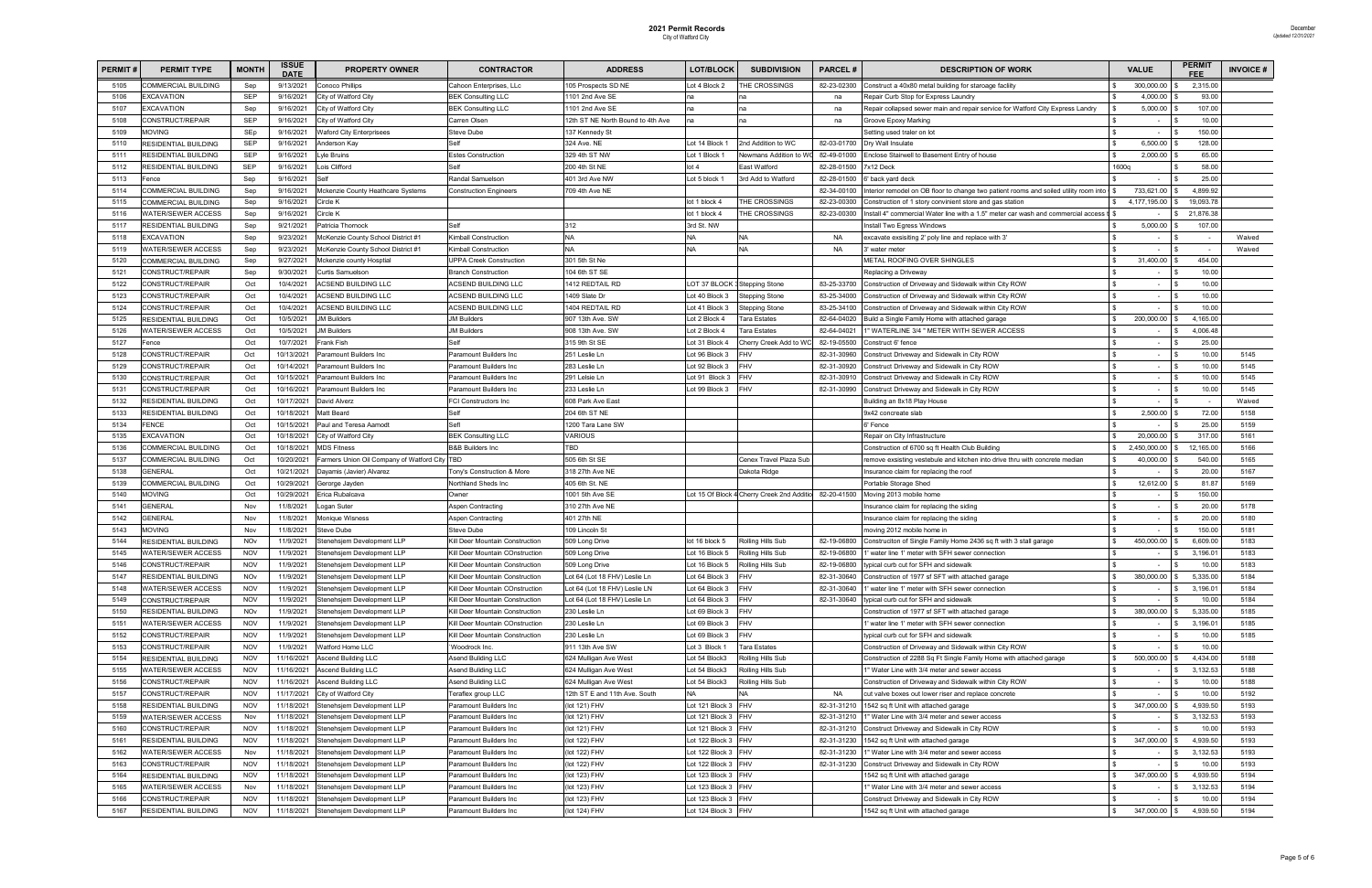| <b>PERMIT#</b> | <b>PERMIT TYPE</b>          | <b>MONTH</b> | <b>ISSUE</b><br><b>DATE</b> | <b>PROPERTY OWNER</b>                    | <b>CONTRACTOR</b>                    | <b>ADDRESS</b>     | LOT/BLOCK           | <b>SUBDIVISION</b>       | <b>PARCEL#</b> | <b>DESCRIPTION OF WORK</b>                                                |  | <b>VALUE</b> | <b>PERMIT</b><br><b>FFF</b> |          | <b>INVOICE#</b> |
|----------------|-----------------------------|--------------|-----------------------------|------------------------------------------|--------------------------------------|--------------------|---------------------|--------------------------|----------------|---------------------------------------------------------------------------|--|--------------|-----------------------------|----------|-----------------|
| 5168           | <b>ATER/SEWER ACCESS</b>    | Nov          | 11/18/2021                  | Stenehsjem Development LLP               | Paramount Builders Inc.              | (lot 124) FHV      | Lot 124 Block 3 FHV |                          |                | 1" Water Line with 3/4 meter and sewer access                             |  |              |                             | 3,132.53 | 5194            |
| 4916           | <b>RESIDENTIAL BUILDING</b> | April        | 11/22/2021                  | Charles and Rebecca Zinne                | <b>Verity Homes</b>                  | 109 5th St SE      | Lot 16 Block        | 1st Add to E. Watford    |                | 82-29-02300 1728 sqft single family modular home on crawlspace foundation |  |              |                             | 20.00    | 4862            |
| 4917           | <b>WATER/SEWER ACCESS</b>   | April        | 11/22/2021                  | <b>Charles and Rebecca Zinne</b>         | erity Homes                          | 109 5th St SE      | Lot 16 Block        | 1st Add to E. Watford    |                | 82-29-02300 3/4" water meter for new home                                 |  |              |                             | 20.00    | 4862            |
| 5169           | CONSTRUCT/REPAIR            | <b>NOV</b>   | 11/18/2021                  | Stenehsjem Development LLP               | Paramount Builders Inc.              | (lot 124) FHV      | Lot 124 Block 3 FHV |                          |                | Construct Driveway and Sidewalk in City ROW                               |  |              |                             | 10.00    | 5194            |
| 5170           | <b>MOVING PERMIT</b>        | <b>NOV</b>   | 11/29/2021                  | <b>Elkan Energy Services</b>             |                                      | 1120 4th Ave SE    |                     | <b>Cherry Creek</b>      |                | removed old trailor and replaced with new one with same dimentions        |  |              |                             | 150.00   | 5198            |
| 5171           | RESIDENTIAL BUILDING        | Nov          |                             | 11/29/2021 Eclipse Enviormental Services |                                      | 508 2nd Ave SE     | Lot 9 Block 1       |                          |                | New HVAC, remodel kitchen, dry wall, change sewer                         |  | 25,000.00    |                             | 387.00   | 5202            |
| 4883           | <b>RENEWAL</b>              |              | 11/29/2021                  | <b>Killdeer Mountain Contracting</b>     | <b>Killdeer Mountain Contracting</b> | 168 Leslie Lane SE | ot 77 Block:        | Fox Hills Village        | tbd            | 1,905 SqFt Single family home on walkout basement with attached garage    |  |              |                             | 20.0     | 4786            |
| 488            | RENEWAL                     |              | 11/29/2021                  | Killdeer Mountain Contracting            | Gilldeer Mountain Contracting        | 168 Leslie Lane SE | ot 77 Block:        | <b>Fox Hills Village</b> | tbd            | 1" Water and sewer access for new SFH: 1" meter                           |  |              |                             | 20.0     | 4786            |
| 4886           | <b>RENEWAL</b>              | <b>Nov</b>   |                             | 11/29/2021 Killdeer Mountain Contracting | Gilldeer Mountain Contracting        | 160 Leslie Lane SE | ot 78 Block:        | <b>Fox Hills Village</b> | tbd            | 2,436 SqFt Single family home on walkout basement with attached garage    |  |              |                             | 20.0     | 4788            |
| 4887           |                             | <b>Nov</b>   | 11/29/2021                  | <b>Killdeer Mountain Contracting</b>     | <b>Killdeer Mountain Contracting</b> | 60 Leslie Lane SE  | ot 78 Block:        | <b>Fox Hills Village</b> | tbd            | 1" Water and sewer access for new SFH; 1" meter                           |  |              |                             | 20.0     | 1788            |
| 5176           | CONSTRUCT/REPAIR            | <b>NOV</b>   |                             | 11/30/2021 City of Watford City          | WINN CONSTRUCTION                    | 308 3RD ST NW      |                     |                          |                | REMOVE AND REPACE SIDEWALK                                                |  |              |                             | 10.00    | 5203            |
| 5177           | <b>RESIDENTIAL BUILDING</b> | Dec          | 12/3/2021                   | <b>Kenneth Gross</b>                     |                                      | 416 5th St NE      |                     |                          |                | bathroom remodel                                                          |  | 1,400.00     |                             | 52.00    | 5205            |
| 5178           | General                     | Dec.         | 12/6/2021                   | Pernell Hoeue                            | Aspen Contracting                    | 210 27th Ave. NE   |                     |                          |                | insurance claim on hail damage                                            |  |              |                             | 20.00    |                 |
| 5179           | <b>EXCAVATION</b>           | Dec          |                             | 12/20/2021 Chuck Zinnie                  | <b>BEK Consulting LLC</b>            | 109 5th St SE      |                     |                          | <b>NA</b>      | <b>Emergency Repair of water Service</b>                                  |  | 5,000.00     |                             | 107.00   | 5213            |